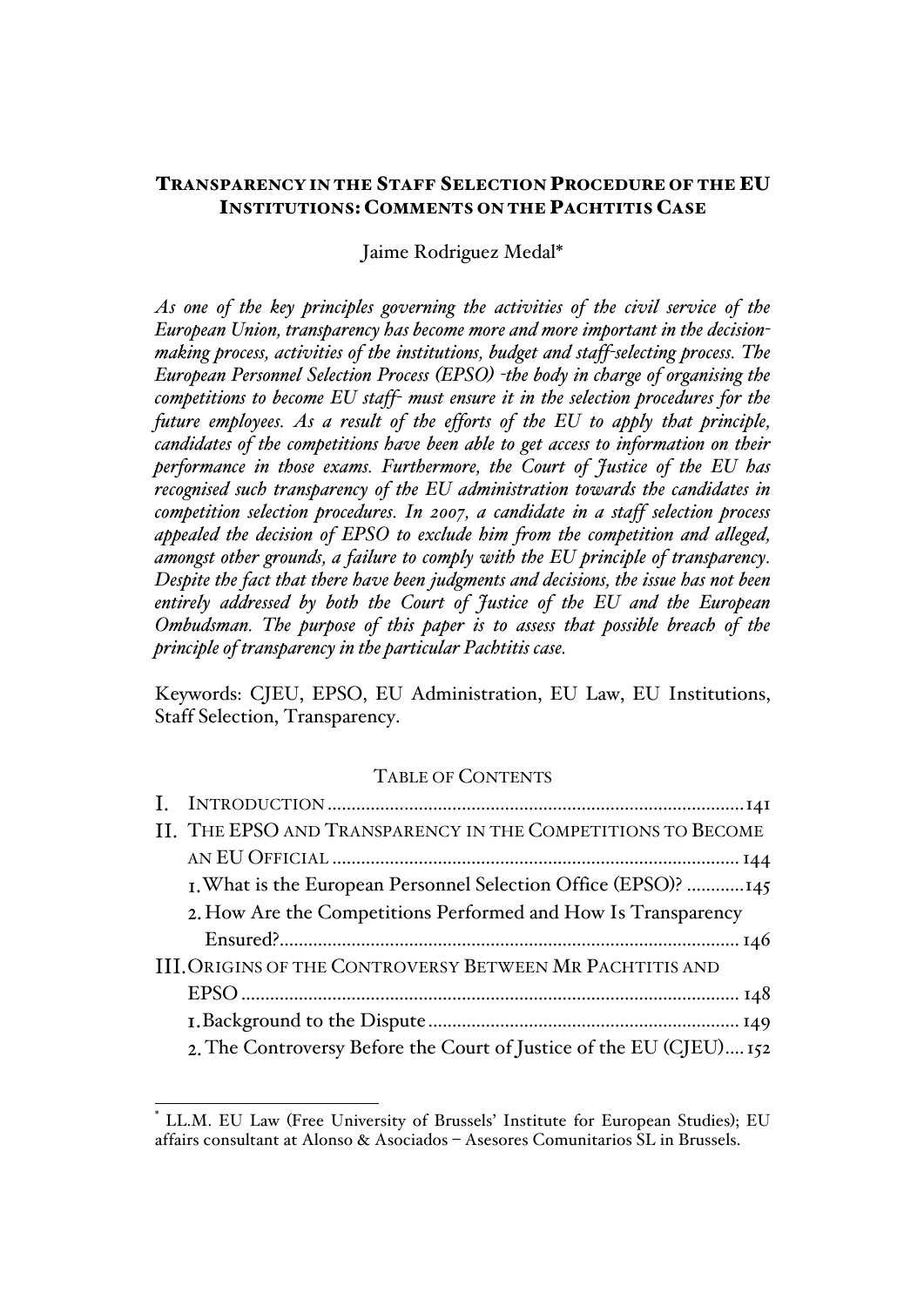| I4I | European Journal of Legal Studies | [Vol.7 No.1] |
|-----|-----------------------------------|--------------|
|     |                                   |              |

|                                                                     | Case $F_{35}/\circ$ 8 Pachtitis v Commission, Judgment of the<br>a.   |                                                               |  |  |  |
|---------------------------------------------------------------------|-----------------------------------------------------------------------|---------------------------------------------------------------|--|--|--|
|                                                                     |                                                                       | European Union Civil Service Tribunal of 15 June 2010 153     |  |  |  |
|                                                                     | $\mathbf{b}$ .                                                        | Case T-361/10 P Commission v Pachtitis, Judgement of the      |  |  |  |
|                                                                     |                                                                       |                                                               |  |  |  |
|                                                                     | $\mathbf{C}$ .                                                        | Case T-374/07 Pachtitis v Commission, Order of the General    |  |  |  |
|                                                                     |                                                                       | Court of 20 April 2012 and Case F-49/12 Pachtitis v           |  |  |  |
|                                                                     |                                                                       | Commission, Order of the EU Civil Service Tribunal of 2       |  |  |  |
|                                                                     |                                                                       |                                                               |  |  |  |
| 3. The Opinion of the European Ombudsman on the Issue158            |                                                                       |                                                               |  |  |  |
|                                                                     | a.                                                                    | The Ombudsman's Own-Initiative Inquiry                        |  |  |  |
|                                                                     |                                                                       |                                                               |  |  |  |
|                                                                     | b.                                                                    | Inquiry After Mr Pachtitis' Complaint 1150/2008/(ID)(BU)CK159 |  |  |  |
| IV. IS THERE A BREACH OF THE EU PRINCIPLE OF TRANSPARENCY? 162      |                                                                       |                                                               |  |  |  |
| I. Analysis of the Potential Breach Under the Scope of Regulation   |                                                                       |                                                               |  |  |  |
|                                                                     |                                                                       |                                                               |  |  |  |
| 2. Assessing the Possible Infringement of the European Code of Good |                                                                       |                                                               |  |  |  |
|                                                                     |                                                                       |                                                               |  |  |  |
|                                                                     | 3. The Consideration of the Principle of Transparency by the Court of |                                                               |  |  |  |
|                                                                     |                                                                       |                                                               |  |  |  |
|                                                                     |                                                                       |                                                               |  |  |  |
|                                                                     |                                                                       |                                                               |  |  |  |

# I. INTRODUCTION

*Subject delineation*. Transparency is one of the key principles governing the activities of the civil service of the European Union (EU). <sup>1</sup> From the Treaty of Maastricht to the Lisbon Treaty, transparency has become more and more important for an EU whose fight against opacity in the decisionmaking process has reinforced its democratic character and enhanced the public confidence towards it<sup>2</sup>. All the European institutions, bodies, offices and agencies have to work in the most open way possible and enable

<sup>&</sup>lt;sup>1</sup> European Ombudsman, 'Public Service Principles for the EU Civil Service' (*European Ombudsman website*, 2012)

<sup>&</sup>lt;www.ombudsman.europa.eu/en/resources/publicserviceprinciples.faces> accessed 6 June 2014.

<sup>2</sup> For the European Ombudsman, 'transparency has been the subject of growing recognition in Europe, starting with Declaration No 17 on the right of access to information annexed to the Final Act of the Treaty on European Union, which was signed in Maastricht on 7 February 1992, and culminating in the adoption and solemn proclamation of the Charter of Fundamental Rights'. European Ombudsman, Decision of 9 March 2009 on own-initiative inquiry,  $\text{OI}/\text{4}/\text{2007}/(\text{ID})\text{MHz}$ ,  $\{32\}$ .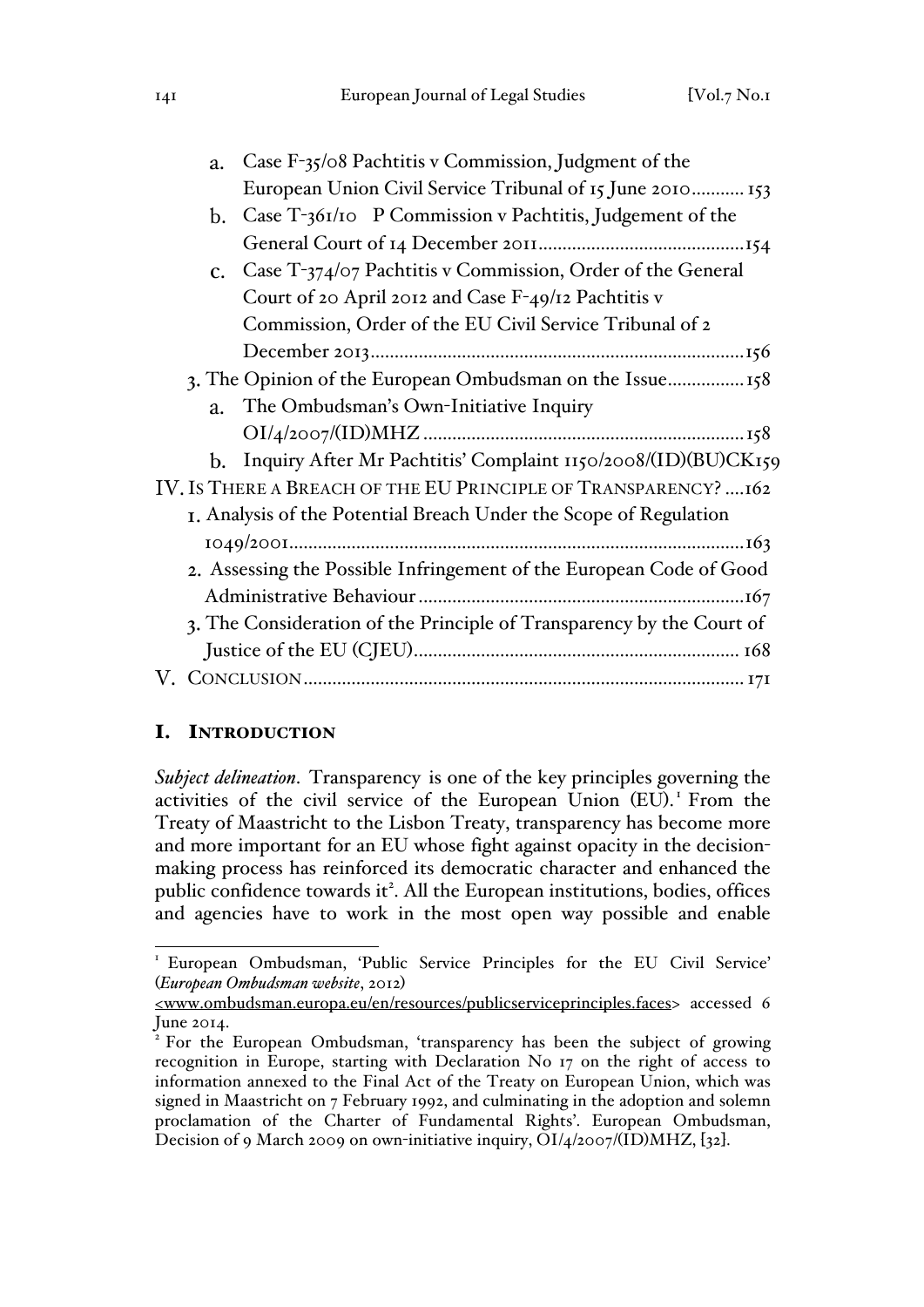citizens, residents and legal entities in the EU to exercise the right to access to their documents under certain principles and conditions<sup>3</sup>. Moreover, the Financial Regulation also foresees the principle of transparency when establishing and implementing the EU budget.4

However, not only must the principle of transparency be applied to the EU institutions' activities, decision-making process or budget but also to its staff selection process.<sup>5</sup> In this sense, the European Personnel Selection Office  $(EPSO)$  – the body in charge of organising the competitions to become a member of the EU staff – must ensure transparency in the selection procedures for future officials. $6$  As a result of the efforts of the EU to apply that principle, candidates have been able to get access to information on their performance in the competition tests.<sup>7</sup> Furthermore, European case law has recognised such transparency of the EU administration towards candidates in competition selection procedures.<sup>8</sup>

*Problems*. In 2007, a candidate appealed the decision of EPSO to exclude him from the competition. That candidate, Mr Dimitrios Pachtitis, followed a series of legal and administrative actions before the European institutions and bodies to challenge this decision and alleged, amongst other grounds, a failure to comply with the EU principle of transparency. EPSO is an EU inter-institutional body which plays a key role in the organization of transparent competition exams to become a member of the EU staff. The candidate requested a review of the decision as well as a copy of his questions and answers in those tests, together with a copy of the sheet of correct answers and he also asked to be informed about which questions had been annulled later.

Despite insisting, all that Mr Pachtitis managed to get was a statement several months later with the number of questions, the letters corresponding to his answers and those corresponding to the correct

<sup>&</sup>lt;sup>3</sup> Article 15 of the Treaty on the Functioning of the European Union [2012] OJ C 326/47.

<sup>4</sup> European Commission, Commission Regulation (No 2342/2002 of 23 December 2002 laying down detailed rules for the implementation of Council Regulation (EC, Euratom) No 1605/2002 on the Financial Regulation applicable to the general budget of the European Communities (Financial Regulation) [2002] OJ L357/1.

<sup>&</sup>lt;sup>5</sup> Regulation No 31 (EEC), 11 (EAEC), laying down the Staff Regulations of Officials and the Conditions of Employment of Other Servants of the European Economic Community and the European Atomic Energy Community (Staff Regulations) [1962] OJ L 45/1385, arts 3.5 and 12.3.

<sup>&</sup>lt;sup>6</sup> ibid.<br><sup>7</sup> European Ombudsman, Decision of 9 March 2009 (n 2), [33].

<sup>&</sup>lt;sup>8</sup> Case T-72/01 *Pyres v Commission* [2003] ECR-SC-IA-169 and II-861, [70]; Case T-371/03 *Le Voici v Council* [2003] ECR SC-IA-209, [126].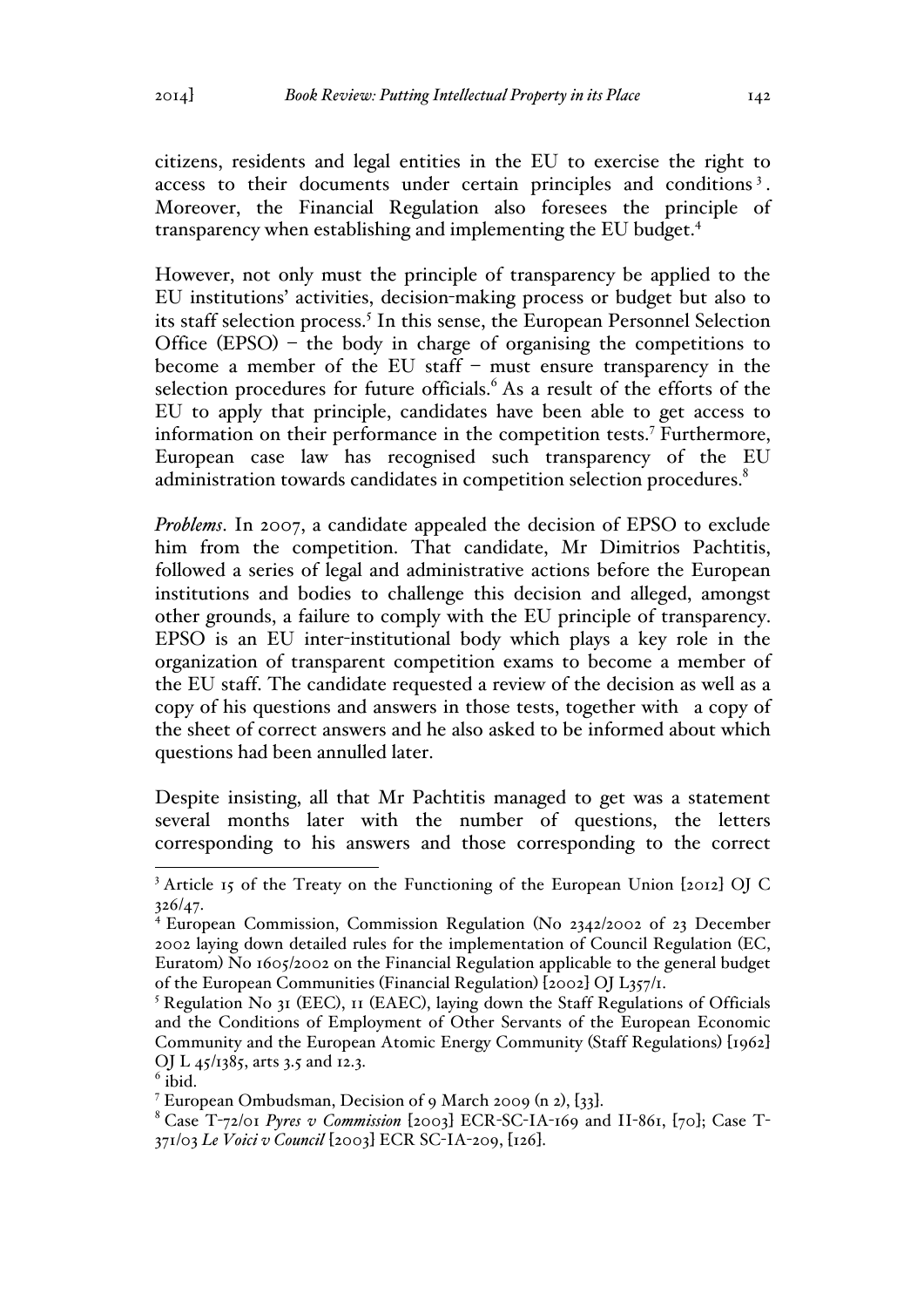answers as well as the assurance that his tests did not include any of the annulled questions. Moreover, so far a series of circumstances have prevented a correct assessment and consideration of the potential breach of the principle of transparency. The fact that EPSO apparently seems to fall outside the scope of the EU rules on transparency (Regulation 1049/2001) has been one of the reasons. There have also been problems of competences between the different courts of the Court of Justice of the EU (CJEU or the Court). Furthermore, the body in charge of watching over the good administration of the EU institutions and bodies (the European Ombudsman) has had to refrain due to the fact that the principle of transparency was under judicial review before the CJEU and both the Treaty on the Functioning of the EU (TFEU) and the Ombudsman's own Statute prevent it from acting in those situations. The purpose of this paper is to assess the possible breach of the principle of transparency in the particular *Pachtitis* case.

*Structure*. The main question addressed in this paper is the application of the principle of transparency in the EU staff selection process by analysing the *Pachtitis* case. This study has been divided into four parts. The paper begins with the establishment, administration and tasks of EPSO as well as giving a brief overview of the staff selection procedure and how the principle of transparency is ensured in it. It will then go on to review the controversy through: the facts of the *Pachtitis* case; the three times that the CJEU considered the case; and the opinion of the European Ombudsman, as guardian of good administration in the EU institutions, through inquiries on this case and others related. The third section analyses the possible failure to comply with the principle of transparency from three points of view: Regulation 1049/2001 on the access to European Parliament, Council and Commission documents; the European Code of Good Administrative Behaviour; and the relevant case-law of the CJEU. Finally, the fourth section provides the conclusions.

*Method followed and materials used*. A case study approach was chosen to analyse the application of the EU principle of transparency in the staff selection procedure. The methodology to carry out this study has obviously included bibliographic research and document review through a series of EU primary and secondary legislation, case-law and websites. A major problem in analysing the breach arose because all the facts from the case were obtained after examining the relevant judgments and decisions of the CJEU and the European Ombudsman respectively. In this sense, further collection of information is required to corroborate the facts and evaluate exactly the content of the correspondence exchanged between EPSO and Mr Pachtitis.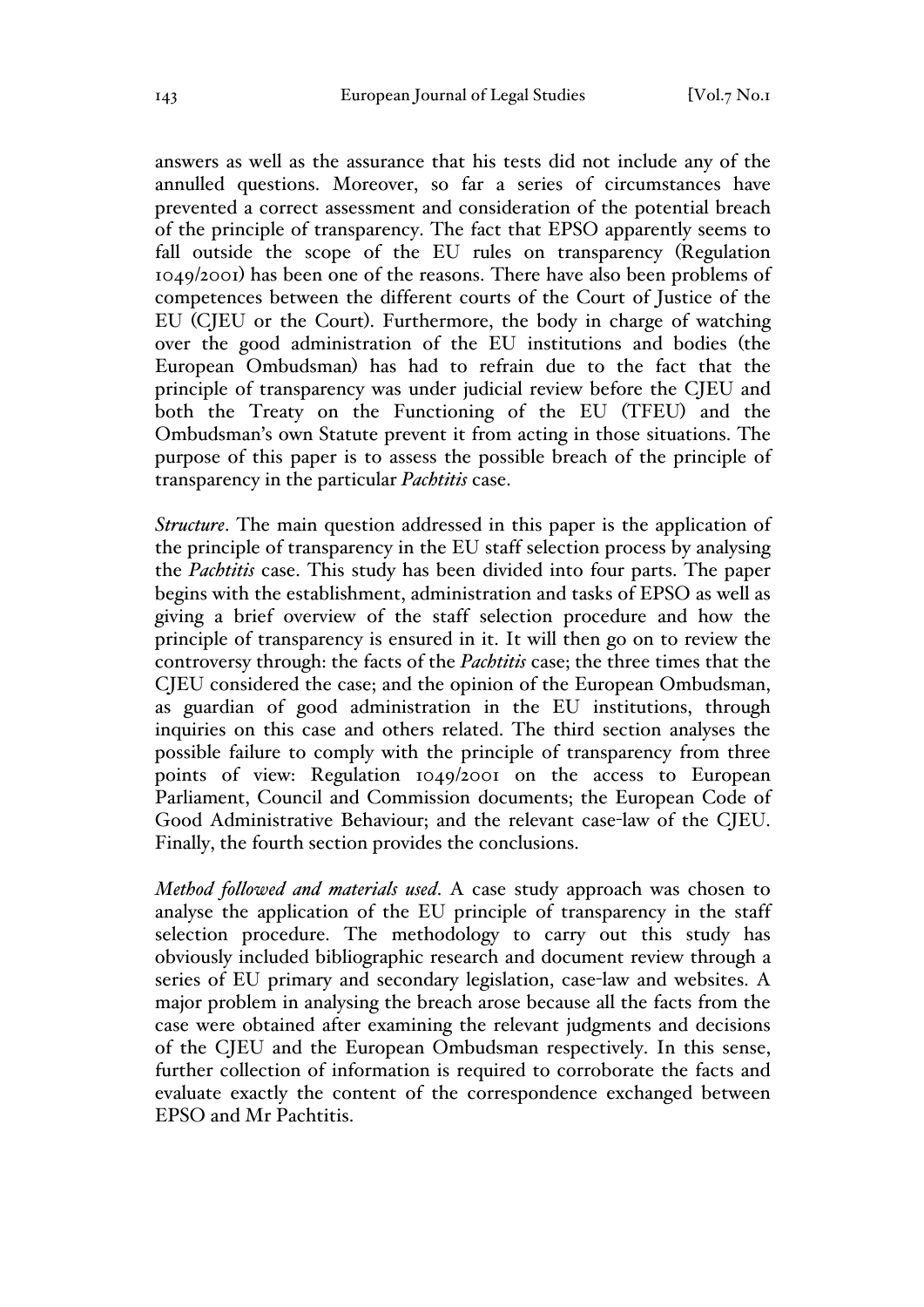*Originality*. The EU staff selection procedure must be transparent in order to be consistent with democracy and the principle of good administration as well as the strengthening of public confidence on the EU. <sup>9</sup> If the principle is not adhered to, it risks undermining public confidence in the EU institutions and dissuading potential candidates to participate in the selection processes.<sup>10</sup> When discussing the EU staff recruitment procedure, the *Pachtitis* case has been a hot topic in the last few years due to the many times that the CJEU had to deal with the controversy.<sup>11</sup> The judgments of the CJEU in favour of Mr Pachtitis led to a decision adopted by EPSO allowing those candidates excluded after the first stage of the 2010 competition to retake their exams. Since EPSO decided not to open new annual competitions but to allow those unsuccessful candidates to retake the exam instead, this had effect on the thousands of applicants who decide every year to participate in the competition with the hope of becoming EU officials.<sup>12</sup> A lot has been said about the lack of authority of EPSO to exclude Mr Pachtitis from the process<sup>13</sup>, but this author is not aware of any publication analysing the possible failure to comply with the principle of transparency despite the fact that it was one of the grounds alleged by Mr Pachtitis. Furthermore, neither the CJEU nor the European Ombudsman have managed so far to address the issue entirely, mainly because of problems related to the competences of each body.<sup>14</sup> In this sense, this study seeks to analyse the case from the point of view of the legal aspects of the principle of transparency.

# II. THE EPSO AND TRANSPARENCY IN THE COMPETITIONS TO BECOME AN EU OFFICIAL

The European institutions select their permanent staff through competitions composed of several exams and open to any EU citizen who meets the preconditions needed. The aim of the competitions is not to fill positions but to provide a list of candidates for the institutions to choose from for future positions. Thus, a successful candidate does not immediately become a member of the EU staff. The competitions are

<sup>&</sup>lt;sup>9</sup> European Ombudsman, Decision of 9 March 2009 (n 2), [32].<br><sup>10</sup> ibid, [32-34].<br><sup>11</sup> 'Summaries of the Rulings of the Court of Justice of the EU on the *Pachtitis* case' (*Europa website*, 21 December 2012) <http://europa.eu/epso/doc/news\_en.pdf> accessed 17 May 2013.

<sup>12</sup> 'EPSO statement' (*Europa website*)

<sup>&</sup>lt;http://europa.eu/epso/doc/statement\_en.pdf> accessed 7 May 2013.

<sup>&</sup>lt;sup>13</sup> Case F-35/08 *Pachtitis v Commission* [2010] (Civil Service Tribunal, 15 June 2010); Case T-361/10 P *Commission v Pachitis* [2011] ECR II-08225; European Ombudsman, Decision of 9 March 2009 (n 2). <sup>14</sup> ibid.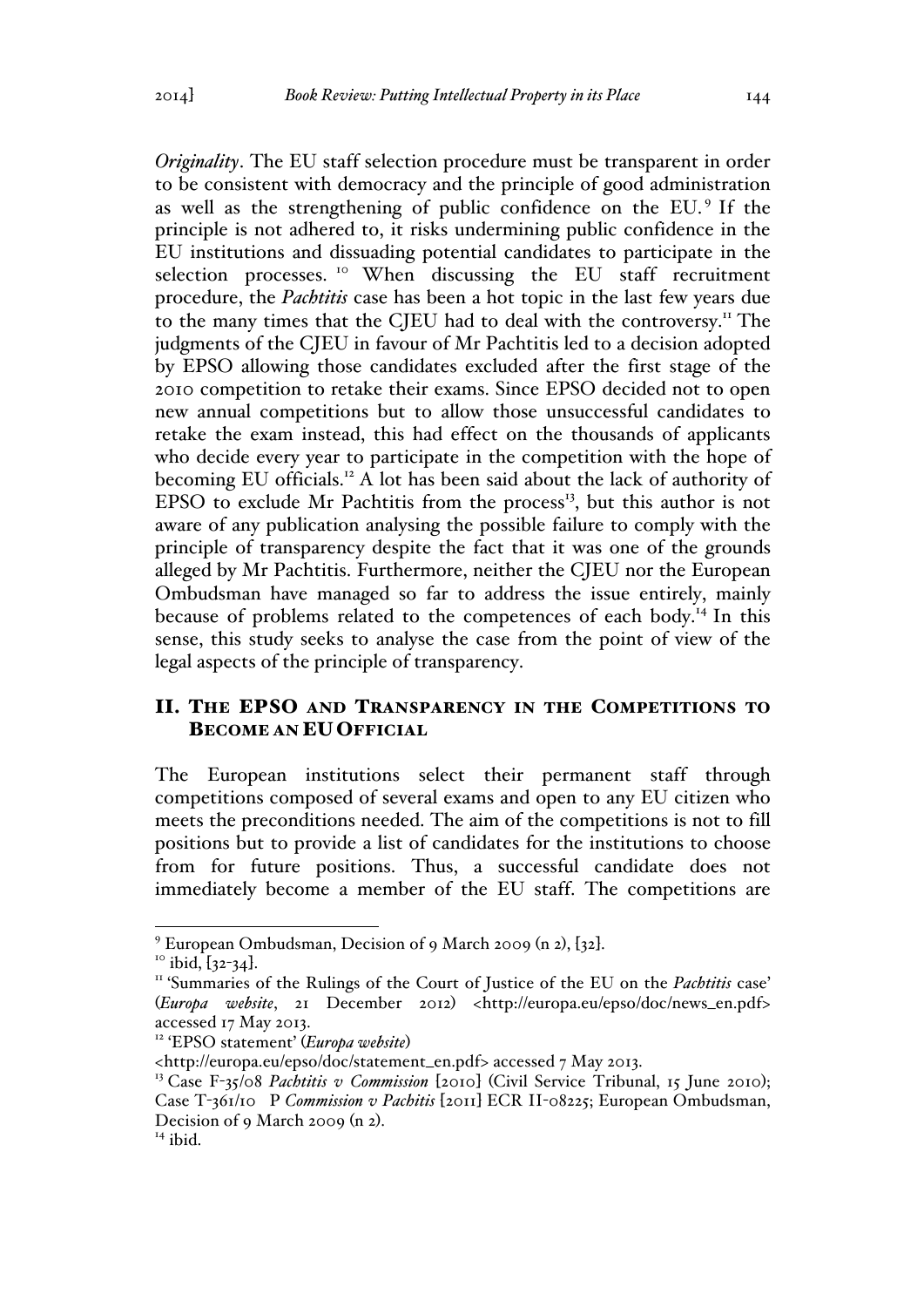organised by EPSO but there is a selection board which is appointed to select the candidates on the basis of their performance and the requirements set by the competition notice.<sup>15</sup> Such a process must be governed by the principle of transparency as laid out by the relevant EU primary and secondary legislation and case-law.

# 1. *What is the European Personnel Selection Office (EPSO)?*

On 25<sup>th</sup> July 2002 EPSO was created by Decision 2002/620/EC.<sup>16</sup> Moreover, Decision 2002/621 of 25 July 2002 regulates its organisation and operation.17 EPSO's aim is to provide a list of candidates from which all the European institutions and bodies can recruit staff. It is important to note that EPSO was created in the context of the EU enlargement in 2004 and thus the main priority at its establishment was to organise open competitions for citizens of the new Member States. <sup>18</sup> EPSO became operational as of  $I^{st}$  January 2003 and since then it has organised more than 700 open competitions and selected over 20,000 qualified candidates who have been placed on reserve lists, out of which more than 15,000 have been recruited by the European Institutions.<sup>19</sup>

There are several categories of staff at the EU institutions.<sup>20</sup> A distinction must be made between permanent employees (officials) and temporary ones. Permanent employees are either administrators (AD) or assistants (AST), which are all selected through a competition organised by EPSO.

Amongst the temporary staff there are contractual agents, temporary

<sup>&</sup>lt;sup>15</sup> European Personnel Selection Office (EPSO), Guide to open competitions [2012] OJ C270 A/1, p 3.

 $16$  Decision 2002/620/EC of the European Parliament, the Council, the Commission, the Court of Justice, the Court of Auditors, the Economic and Social Committee, the Committee of the Regions and the European Ombudsman of 25 July 2002 establishing a European Communities Personnel Selection Office [2002] OJ L 197/53. <sup>17</sup> Decision 2002/621/EC of the Secretaries-General of the European Parliament, the Council and the Commission, the Registrar of the Court of Justice, the Secretaries-General of the Court of Auditors, the Economic and Social Committee and the Committee of the Regions, and the Representative of the European Ombudsman of 25 July 2002 on the organisation and operation of the European Communities Personnel Selection Office [2002] OJ L197/56.

<sup>&</sup>lt;sup>18</sup> 'About EPSO' (*EPSO website*) <http://europa.eu/epso/about/> accessed 29 May 2013. <sup>19</sup> European Personnel Selection Office (EPSO) & European School of Administration (EUSA), 2012 Annual Activity Report

<sup>&</sup>lt;http://ec.europa.eu/atwork/synthesis/aar/doc/epso\_eusa\_aar\_2012.pdf> accessed 25 May 2013.

<sup>20</sup> 'Types of employment' (*EPSO website*)

<sup>&</sup>lt;http://europa.eu/epso/discover/types\_employment/index\_en.htm> accessed 2 May 2013.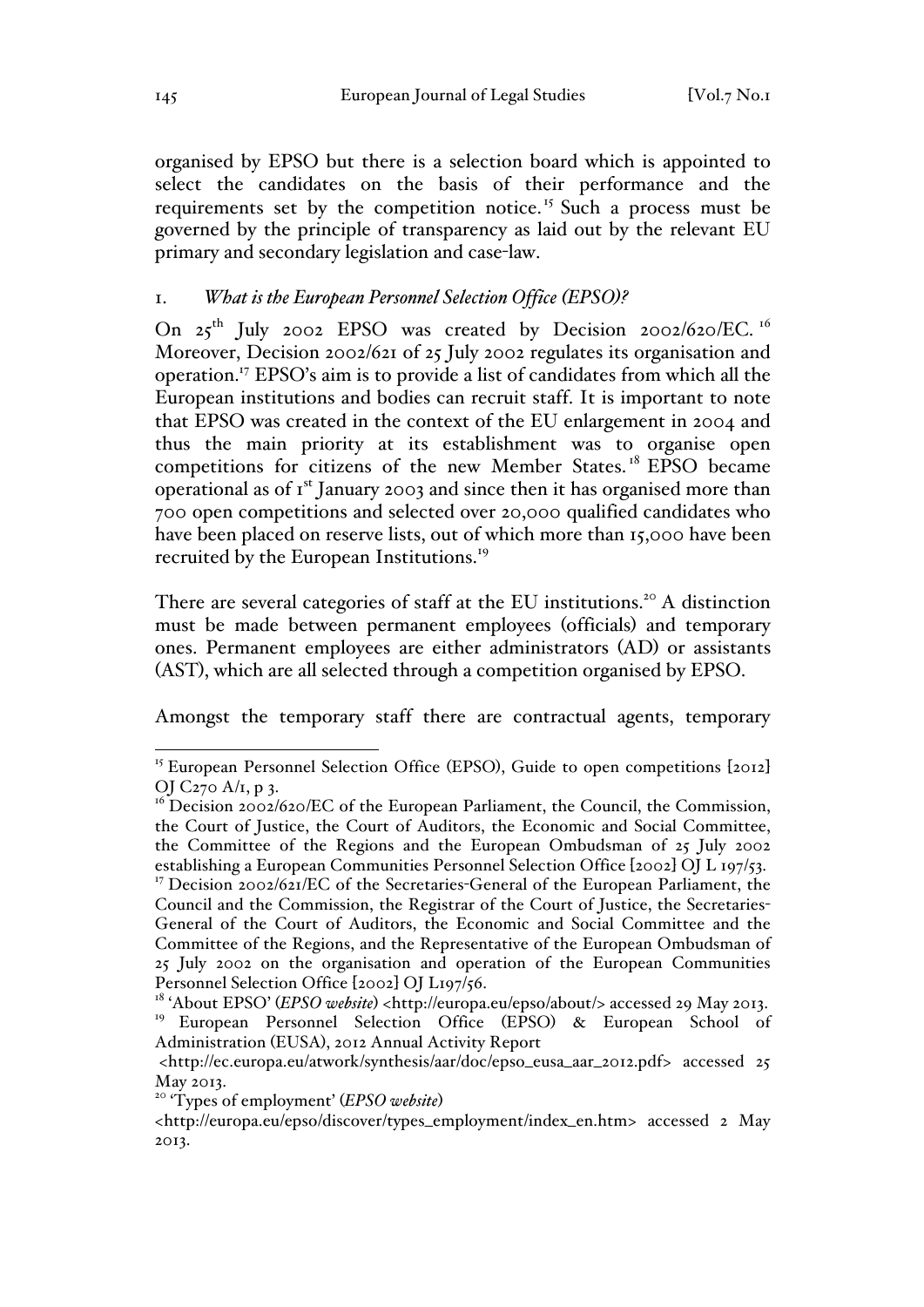agents, interim staff, seconded national experts and trainees. Contractual agents are employed for a contract between one and three to five years whereas temporary agents are hired for a maximum period of six years. Interim staff are signed up on a very short term and temporary basis (up to 6 months), through temping agencies. Seconded national experts are supported by the Member States' public administrations for a certain period of time up to four years. Trainees can be either paid (blue book stagiaires) or unpaid (stagiaires 'atypiques'). <sup>21</sup> From all the categories of temporary staff, EPSO only organises the selection for contractual agents. Thus, EPSO is only responsible for the competitions to become permanent staff and contractual agents. When doing so, EPSO is obliged to ensure the transparency of the process.<sup>22</sup>

## 2. *How Are the Competitions Performed and How Is Transparency Ensured?*

In order to participate in the competition exams, candidates must register online and submit their application files. The competitions for permanent staff consist of at least two stages: the first has a series of tests which may vary depending on the competition and leads to the second stage, which is the assessment centre to which only the most successful candidates of the first stage are admitted.<sup>23</sup> The selection board appointed for the competition assesses the performance of the candidates and selects those who finally end up in the reserve list. The competitions for contractual agents include a first stage and afterwards there is a competency test.<sup>24</sup> The successful candidates in both processes only become EU staff if the services of the institutions select them.<sup>25</sup>

Before 2005, the competition exams included pre-selection tests, both written and oral<sup>26</sup>. In those pre-selection tests, the candidates were allowed to leave the examination room with the paper containing the questions of the exam.<sup>27</sup> They were also allowed to request and receive detailed information about their answers (ie which questions they had answered correctly or incorrectly).<sup>28</sup> However, in 2005, EPSO decided to alter the exams and the pre-selection tests were replaced by multiple choice computer based tests (CBTs). <sup>29</sup> These CBTs allow each participant to take

<sup>&</sup>lt;sup>21</sup> To check all the different types of employment please read EPSO website, ibid.<br><sup>22</sup> Staff Regulations (n 5).<br><sup>23</sup> EPSO Guide to Open Competitions (n 15).<br><sup>24</sup> This varies depending on whether it is a specific or gene

process, ibid.

 $25$  ibid.

<sup>&</sup>lt;sup>26</sup> European Ombudsman, Decision of 9 March 2009 (n 2), [2].<br><sup>27</sup> ibid, [1].<br><sup>28</sup> ibid.

<sup>&</sup>lt;sup>29</sup> EPSO, Annual Activity Report 2005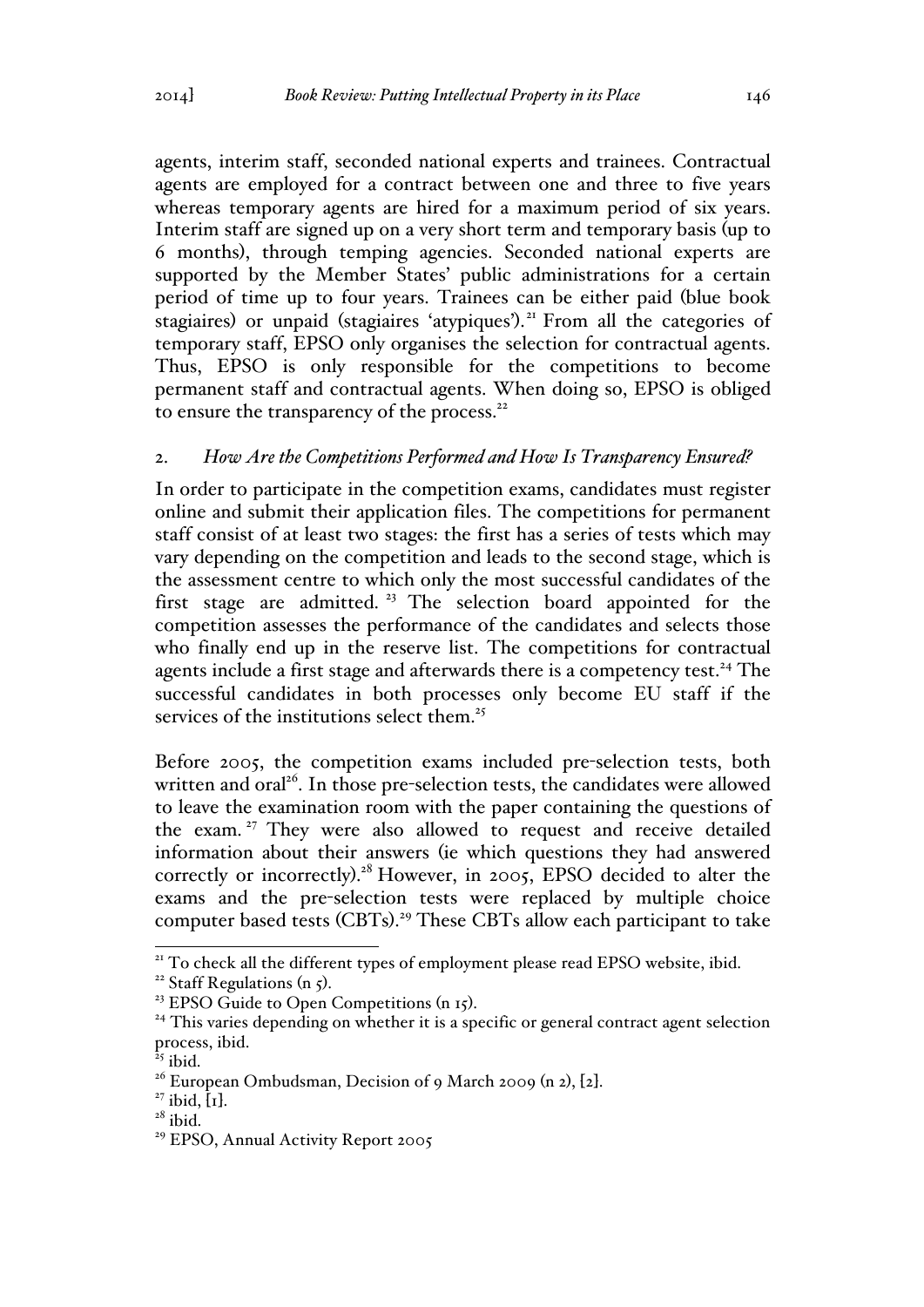the exam in a special centre prepared to carry out such tests on a date chosen by the participant and within a specific and defined period of the year.<sup>30</sup> For that reason, EPSO carried out a call for tender to contract an operator of the CBT system which has prepared the tests ever since. $3<sup>T</sup>$ 

Article 15 TFEU establishes the duty for all European institutions, bodies and offices and agencies to work in the most open manner possible. More specifically, the EU Staff Regulations require EPSO to carry out the procedure in a transparent manner.<sup>32</sup> Furthermore, there have been a series of cases where the CJEU has shaped the jurisprudence on the application of transparency in the selection procedure.<sup>33</sup> In addition, a series of EU secondary legislation governs the right of citizens to have access to the documents of all European institutions and bodies or certain ones in particular (Commission, Parliament and Council).<sup>34</sup>

EPSO also acknowledges the right of candidates to access information when they are directly and individually concerned.<sup>35</sup> However, it refuses to grant access to anything else but the results of the CBTs and, in the event of candidates making it to the second stage, their overall marks for each competency assessed and their competency passport, unless candidates failed to complete the tests.<sup>36</sup> Thus, EPSO publicly states that, when granting access to the results of the CBT tests, '(t)hese will not show the wording of the questions or of the answers, but merely the reference

<sup>30</sup> European Ombudsman, Decision of 9 March 2009 (n 2),  $[2]$ .<br><sup>31</sup> ibid.

 $35$  EPSO Guide to Open Competitions (n 15), point 6.2.

 $36$  ibid, point 6.2.

 <sup>&</sup>lt;http://ec.europa.eu/atwork/synthesis/aar/aar2005/doc/epso\_aar.pdf> accessed 21 May 2013.

<sup>32</sup> Staff Regulations (n 5). 33 <sup>C</sup>-23/64 *Vandevyvere v Parliament* [1965] ECR 157, [164]; Case T-189/99 *Gerochristos v Commission* [2001] ECR-SC I-A-11 and II-53; Cases T-167/99 and T-174/99 *Giulietti v Commission* [2001] ECR-SC I-A-93 and II-441; Case T-72/01 *Pyres v Commission* (n 8); Case T-72/01 *Pyres v Commission* [2003] ECR-SC I-A-169 and II-861; Case T-371/03 *Le Voici v Council* [2003] ECR-IA-209; Case T-33/00 *Martínez Páramo v Commission* [2003] ECR-SC I-A-105 and II-541; Case C-160/03 *Spain v Eurojust* [2005] ECR I-2077; Case F-2/07 *Martins v Commission* [2010] (unpublished); Case F-7/07 *Angioi v Commission* [2011] (Civil Service Tribunal, 29 June 2011).<br><sup>34</sup> Article 23 of the European Parliament resolution on the European Ombudsman's

special report to the European Parliament following the own-initiative inquiry into the existence and the public accessibility, in the different Community institutions and bodies, of a Code of Good Administrative Behaviour ('European Code of Good Administrative Behaviour') (C5-0438/2000 - 2000/2212 (COS)), [2002] OJ C72/331; and Regulation (EC) No 1049/2001 of the European Parliament and of the Council of 30 May 2001 regarding public access to European Parliament, Council and Commission documents [2001] OJ L145/43.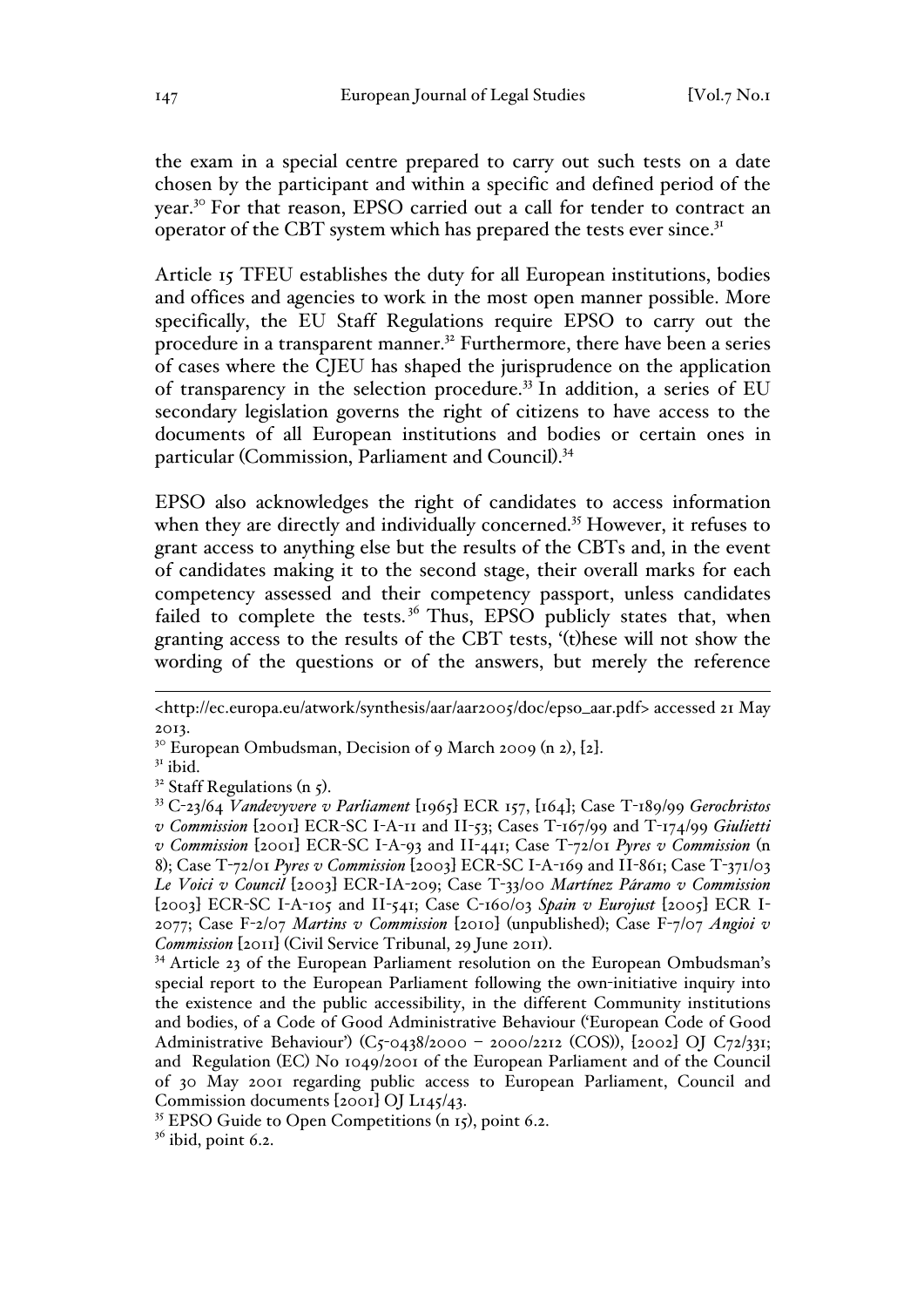number/letter of the answers you chose and of the correct answers.'<sup>37</sup>

The questions of the CBTs may be cancelled by the selection board if an error is detected after the tests have taken place. In this case, the points initially attributed to that question are redistributed amongst the remaining questions.<sup>38</sup> EPSO allows candidates who consider that one or more questions had errors to ask for their annulment and it also enables them to request a review of the process under certain conditions.<sup>39</sup> In addition, candidates also have administrative and judicial appeal procedures to challenge the actions or failures to comply with the rules and obligations. Judicial appeals are submitted to the EU Civil Service Tribunal of the CJEU whereas administrative appeals are lodged before the EPSO and the European Ombudsman.

In spite of all the aforementioned, there are still some concerns about the application of the principle of transparency by EPSO. In this sense, it must be remembered that according to data released by the European Ombudsman in 2012, EPSO only scored a 69% compliance rate with the Ombudsman's suggestions in 2011. <sup>40</sup> Moreover, the Ombudsman also found a case of non-satisfactory response to its suggestions concerning a lack of transparency in an EPSO competition.<sup>41</sup> In addition, EPSO's way of carrying out the recruitment procedures has been recently affected by the judgments of the Court of Justice of the EU in favour of a candidate who challenged the process. After being rejected in an EPSO competition exam in 2007, Mr Dimitrios Pachtitis denounced a series of errors and failures to comply with several principles (transparency amongst them) before the Court of Justice of the EU and the European Ombudsman.

# III. ORIGINS OF THE CONTROVERSY BETWEEN MR PACHTITIS AND EPSO

As outlined above, Dimitrios Pachtitis followed a series of legal and

 <sup>37</sup> ibid, point 6.2.1.

 $38$  ibid, point 6.3.

 $39$  ibid, point 6.4.

<sup>40</sup> European Ombudsman, 'EU Institutions Comply with 82% of Ombudsman Suggestions' Press Release EO/12/18 of 3 December 2012 <http://europa.eu/rapid/press-release\_EO-12-18\_en.htm> accessed 19 May 2013.

<sup>41</sup> In Case 2586/2010/(ML)TN (European Ombudsman, 30 April 2013) the complainant alleged that EPSO misused resources by organising a two-field competition with a single reserve list; and refused to provide the contestant with the name of the external examiner assisting the selection board. The Ombudsman found that the grounds for rejection were very inadequate and, in some respects, blatantly incorrect.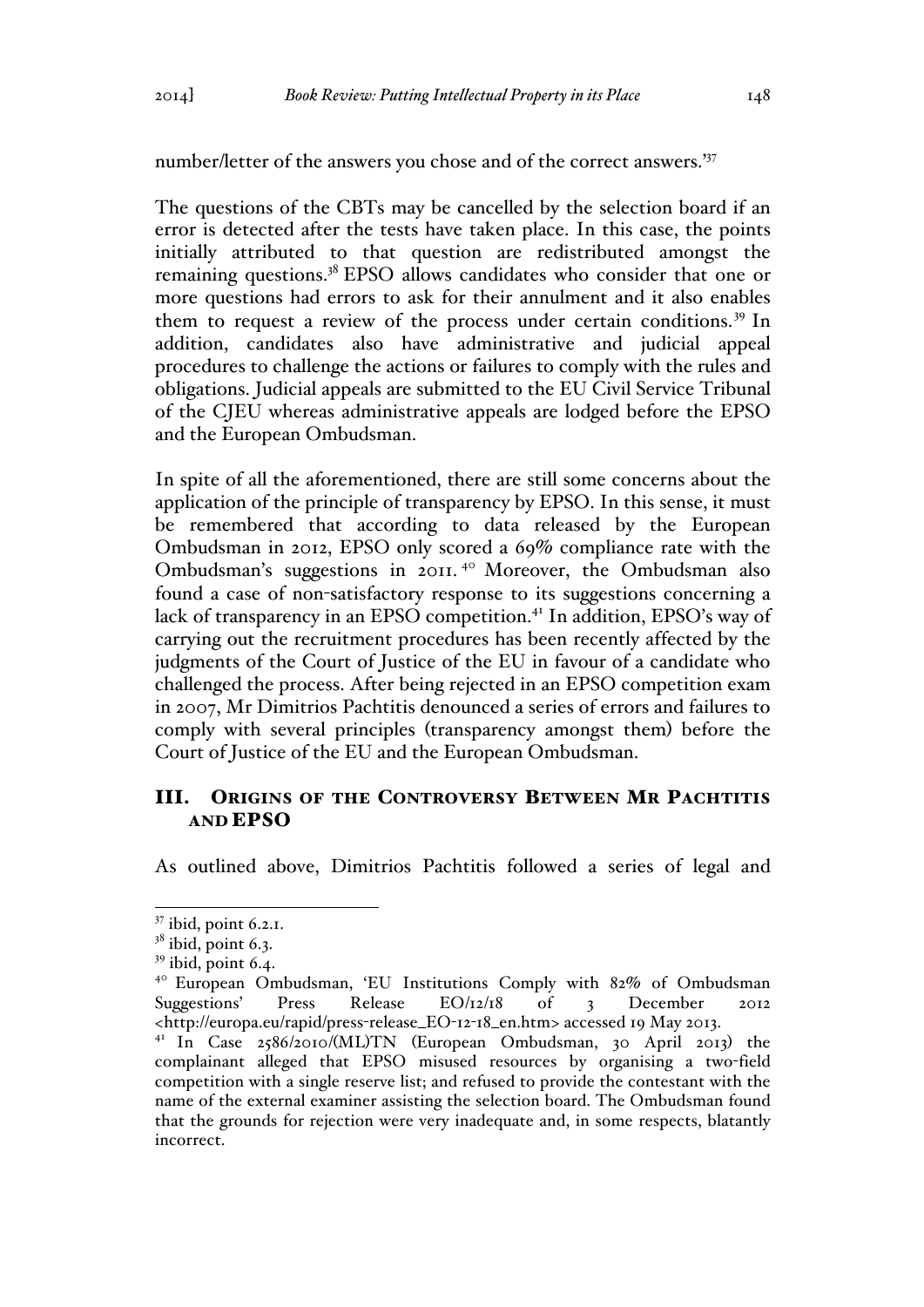administrative actions before the European institutions and bodies to challenge EPSO's decision to exclude him from a competition in 2007. The aim of this chapter is to provide the reader with the background to the dispute as well as to examine both the judgments of the Court of Justice of the EU and the inquiries of the European Ombudsman on this issue.

# 1. *Background to the Dispute*

Dimitrios Pachtitis is a Greek national who participated in an administrators' competition organised by EPSO in 2006/2007 to establish a reserve list of Greek translators to work as permanent staff for the EU institutions.42 The competition was published on 15 November 2006 and the selection procedure consisted of three different stages.<sup>43</sup>

The first stage had two multiple-choice tests each containing 30 questions; one of them aimed to evaluate the general knowledge of the participants about the EU whereas the other one was to evaluate the candidates' abilities (ie verbal and numerical reasoning skills). <sup>44</sup> The first stage tests were carried out by computer and the questions were different for each candidate since they were randomly selected from a database provided to EPSO by an external contractor.<sup>45</sup> Only the 110 candidates who obtained the best mark in the admission tests would be invited to the second stage of the competition.<sup>46</sup> The second stage would consist of written tests and the third stage would be an oral test. <sup>47</sup> The selection board of the competition was involved only after the admission tests and therefore only at the stage of the written and oral tests. $48$ 

On 31<sup>st</sup> May 2007, EPSO notified Mr Pachtitis that he had not passed the first phase of the selection process because his results did not allow him to be within the short-listed 110 candidates who would go to the next phase.<sup>49</sup> In fact, Mr Pachtitis scored 18.334 out of 30 points, whereas the 110 successful candidates had obtained at least 21.333 out of 30 points.<sup>50</sup> He then wrote a letter to EPSO on  $4<sup>th</sup>$  June 2007 requesting copies of his

<sup>&</sup>lt;sup>42</sup> Case F-35/08 *Pachtitis v Commission* (n 13), [16].<br><sup>43</sup> ibid, paras 16 and 18.

<sup>44</sup> ibid, para 18.

<sup>&</sup>lt;sup>45</sup> ibid, para 20.

 $46$  ibid, para 18.<br> $47$  ibid.

<sup>&</sup>lt;sup>48</sup> ibid, para 20.

<sup>49</sup> ibid, para 21.

 $50$  Mr Pachtitis scored 23 out of 30 points in the test about the EU and 16 out of 30 points in the test about personal abilities, ibid.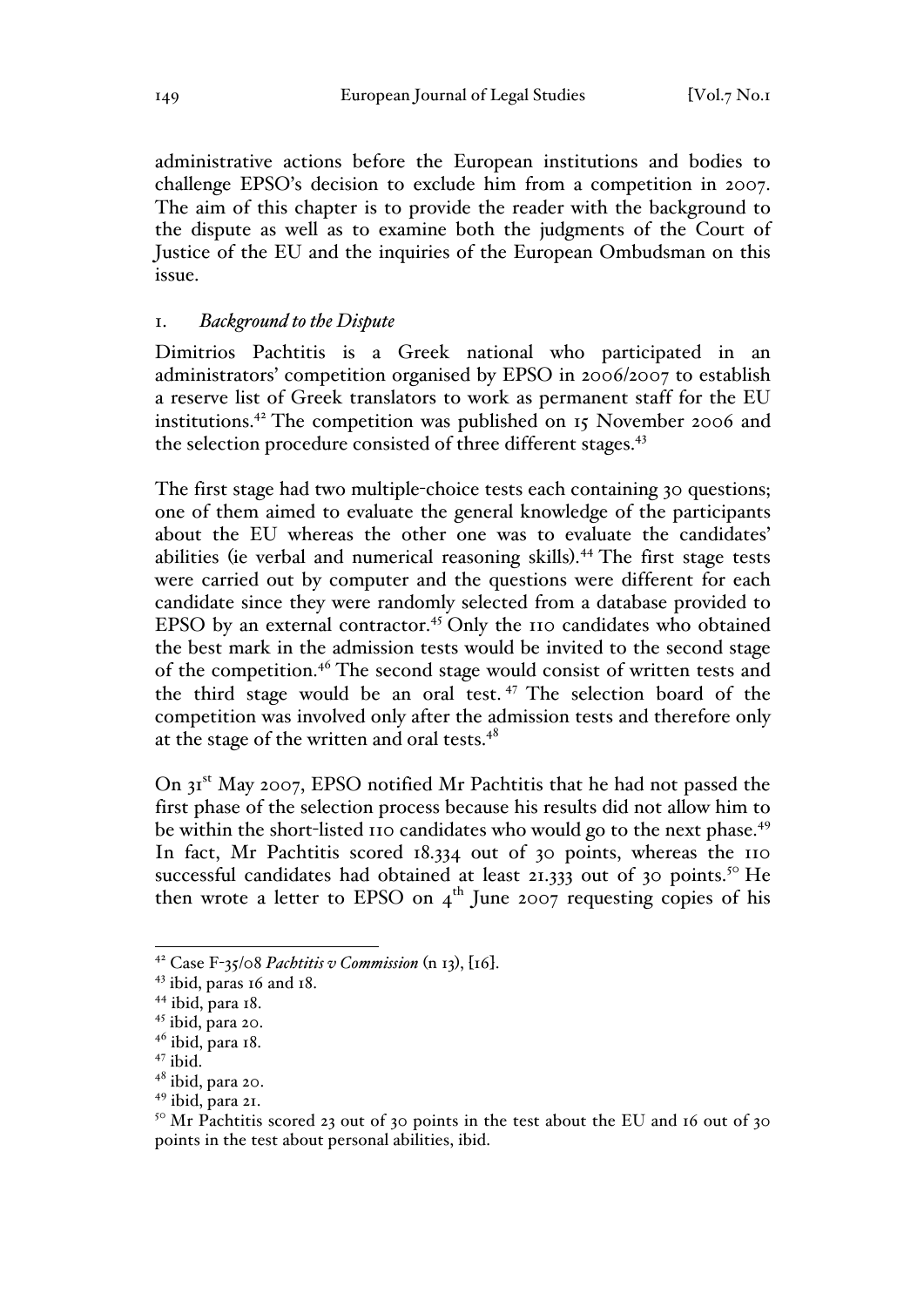questions, his answers and a sheet with the correct answers<sup>51</sup>. However, EPSO refused to provide him with such information on  $27<sup>th</sup>$  June 2007 and did not justify such refusal.<sup>52</sup>

Then, on 10<sup>th</sup> July 2007 Mr Pachtitis submitted a complaint, under Article 90(2) of the Staff Regulations of the Officials of the European Union (from now on the Staff Regulations) <sup>53</sup> and Regulation (EC) 1049/2001 regarding public access to documents of the EU institutions<sup> $54$ </sup>, contesting the validity and content of EPSO's decision of  $3I<sup>st</sup>$  May 2007 and requesting copies of his exam's own answers and all the correct answers.<sup>55</sup> On the one hand, Mr Pachtitis alleged the failure to comply with the principles of equal treatment, objectivity and transparency, as well as the infringement of the obligation to motivate the decision of  $3I<sup>st</sup>$  May 2007. On the other hand, Mr Pachtitis also denounced that there had been errors detected by the selection board of the admission tests' when correcting the exams.<sup>56</sup> Those errors consisted in a series of questions which were proved to be incorrect and later cancelled by an advisory board to the procedure.<sup>57</sup> Consequently, he asked EPSO to revise its decision of 31<sup>st</sup> May 2007 by re-examining his exams and informing him about those errors found by the selection board. $5^8$ 

On 20th July 2007, EPSO replied to him by saying that he had to address the complaint to the Secretariat-General of the European Commission in order to request access to the documents.<sup>59</sup> Mr Pachtitis did so one day later.<sup>60</sup> By 22<sup>nd</sup> September of that year he had not received any reply, so he decided to bring an action before the former Court of First Instance and current General Court of the CJEU against the refusal to provide him with the copies.<sup>61</sup> However, the General Court would not rule until 20<sup>th</sup> April 2012 by declaring itself incompetent and referring the case to the EU Civil

 $51$  ibid, para 22.

 $52$  ibid, paras 23-24.

<sup>&</sup>lt;sup>53</sup> Staff Regulations (n 5).<br><sup>54</sup> Regulation (EC) No 1049/2001 of the European Parliament and of the Council of 30 May 2001 regarding public access to European Parliament, Council and Commission documents [2001] OJ L145/43

<sup>&</sup>lt;sup>55</sup> Case F-35/08 *Pachtitis v Commission* (n 13),  $[24]$ .<br><sup>56</sup> ibid.

 $57$  ibid, para 26.<br> $58$  ibid, para 24.

<sup>59</sup> Decision of the European Ombudsman of 26 March 2009 closing his inquiry into complaint 1150/2008/(ID)(BU)CK against the European Personnel Selection Office (EPSO), [3].<br><sup>60</sup> ibid, [4].<br><sup>61</sup> As it will be seen later, the Tribunal avowed itself to have no competence on the

issue and referred it to the EU Civil Service Tribunal, ibid, [5].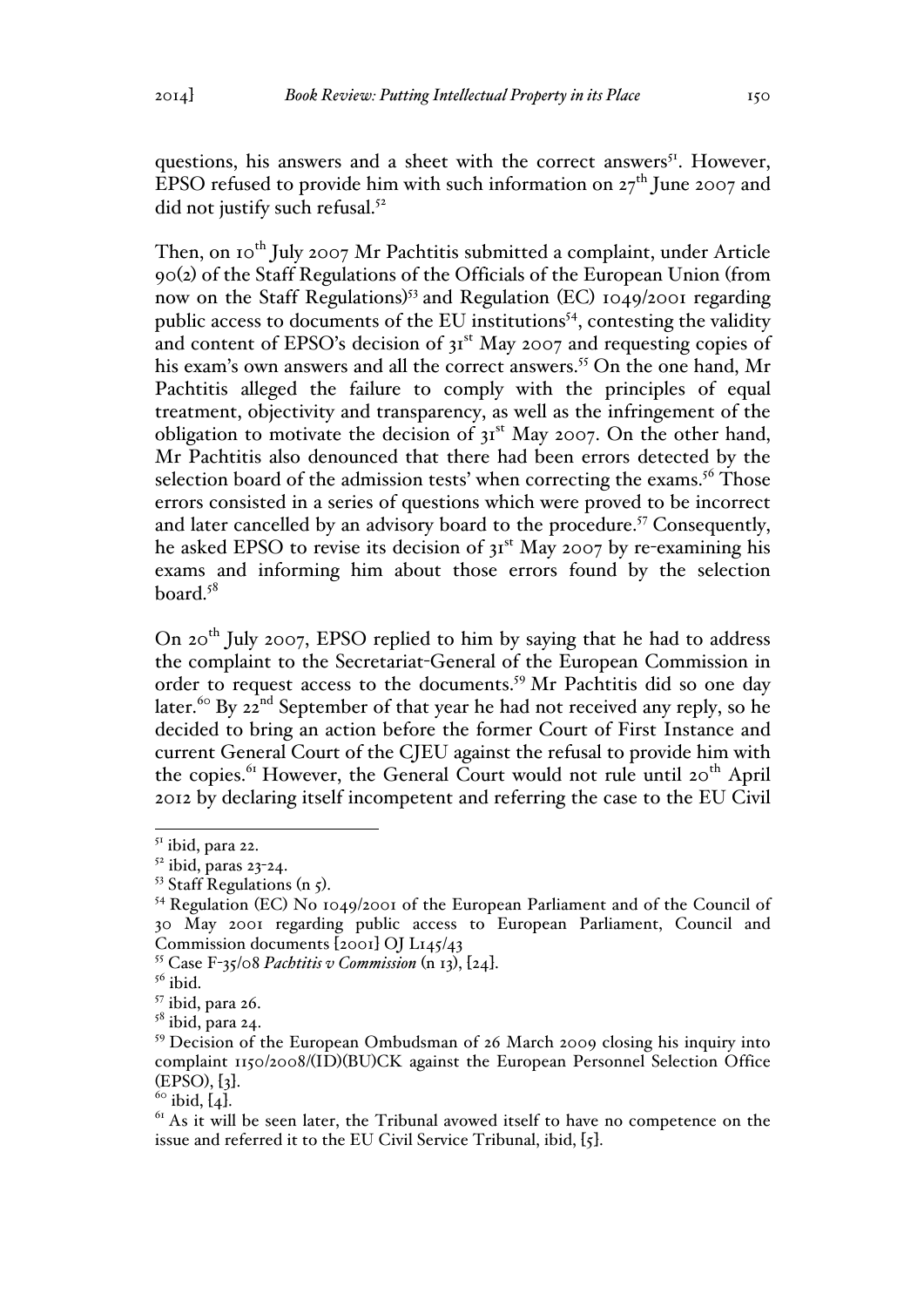Service Tribunal.<sup>62</sup>

EPSO notified Mr Pachtitis that '*the number of multiple choice questions set, the letters corresponding to the applicant's answers and those corresponding to the correct answers*' by email on 26th November 2007.*<sup>63</sup>* Finally, EPSO rejected his complaint by a Decision of  $6<sup>th</sup>$  December 2007 and claimed to have reexamined his file and the consequences of cancelling certain questions for his results.<sup>64</sup> Apparently, Mr Pachtitis' tests did not include any of the seven questions that were cancelled by an 'advisory committee' which was responsible for the quality control of questions inserted in the database.<sup>65</sup>

Apologising for the delay, the Secretariat-General of the European Commission replied negatively to Mr Pachtitis' request for documents on  $17<sup>th</sup>$  January 2008.<sup>66</sup> On  $14<sup>th</sup>$  March 2008, he brought proceedings for annulment before the EU Civil Service Tribunal against EPSO's decisions of  $3I<sup>st</sup>$  May and 6<sup>th</sup> December 2007 and all related measures.<sup>67</sup> That was the second time he was denouncing EPSO before the CJEU.<sup>68</sup> Besides this, on 14th April 2008 Mr Pachtitis lodged a complaint with the European Ombudsman because of EPSO's failure to transfer his request for documents on 10<sup>th</sup> July 2007 to the Secretariat-General of the European Commission.<sup>69</sup> The Ombudsman decided to open an inquiry on  $5^{th}$  June 2008.<sup>70</sup> However, it closed the inquiry on  $26<sup>th</sup>$  March 2009 without acknowledging Mr Pachtitis to be right.<sup>71</sup>

On 15 June 2010, the EU Civil Service Tribunal ruled in favour of Mr Pachtitis and annulled both EPSO decisions of 31 May and 6 December  $2007<sup>72</sup>$  On 25 August 2010, the European Commission brought an appeal against the ruling of the EU Civil Service Tribunal.<sup>73</sup> However, on 14

 <sup>62</sup> Case T-374/07 *Pachtitis v Commission* [2012] OJ C 174/22. In any case, the EU Civil Service Tribunal ruled on December 2013 by stating that there was no further need to adjudicate on the action. This was held on the grounds that Mr Pachtitis did not have any more a personal interest to seek the annulment of the decision because it would not bring him any benefit: Case F-49/12 *Pachtitis v Commission* [2013] (Civil Service Tribunal, 2 December 2013), [28], [30-31] and [33].<br><sup>63</sup> Case F-35/08 *Pachtitis v Commission* (n 13), [25].<br><sup>64</sup> ibid, [26].<br><sup>65</sup> ibid. 66 European Ombudsman, Decision of 26 March 2009 (n 59), [6].

<sup>&</sup>lt;sup>67</sup> Case F-35/08 *Pachtitis v Commission* (n 13), [1].<br><sup>68</sup> The first time was Case T-374/07 *Pachtitis v Commission* (n 62).<br><sup>69</sup> European Ombudsman, Decision of 26 March 2009 (n 59).<br><sup>70</sup> ibid.

<sup>&</sup>lt;sup>71</sup> ibid.<br><sup>72</sup> Case F-35/08 *Pachtitis* v Commission (n 13).

<sup>&</sup>lt;sup>73</sup> Case T-361/10 *P Commission*  $v$  *Pachitis* (n 13), [8].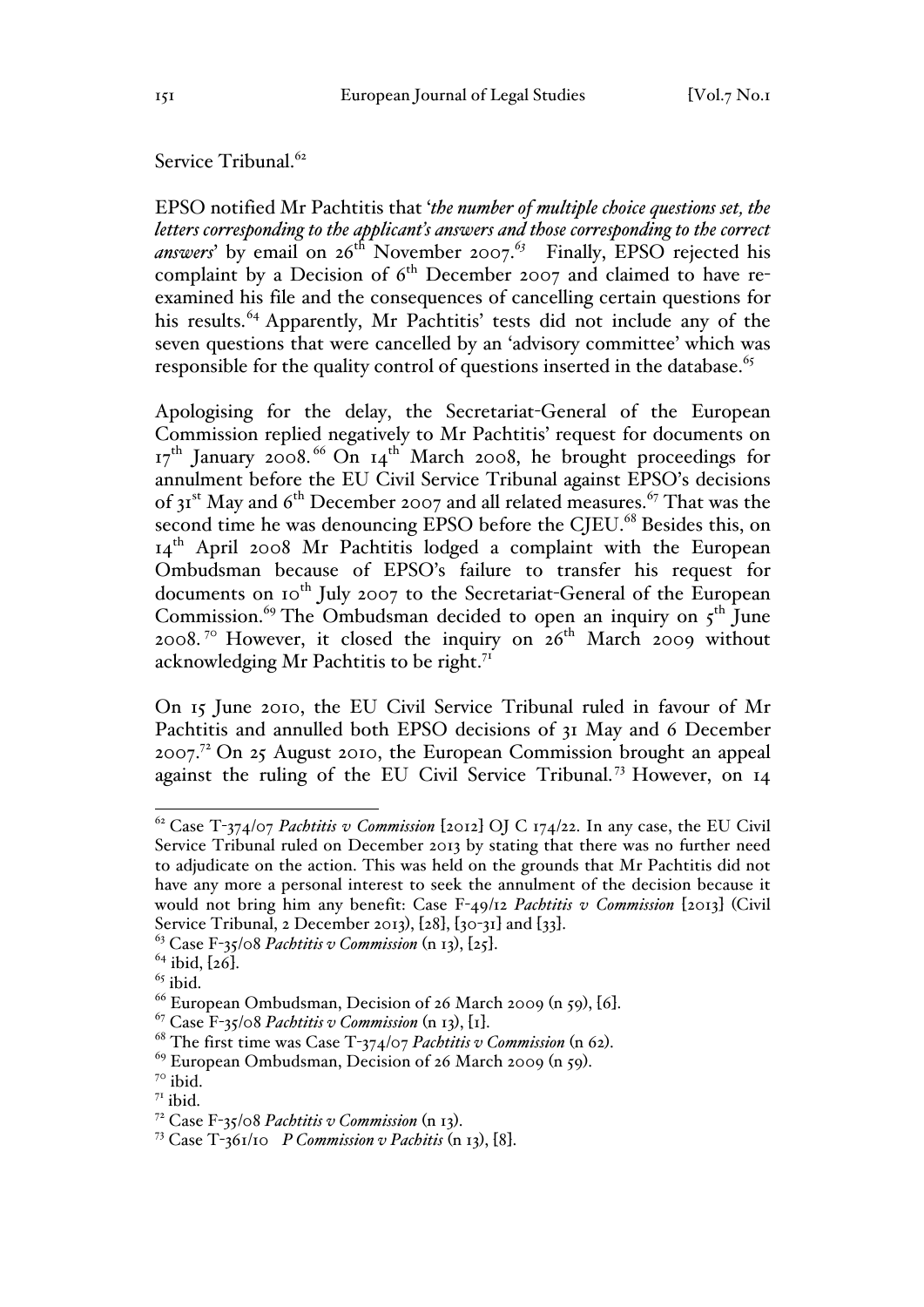December 2011 the General Court dismissed the appeal.<sup>74</sup>

The case had consequences for the EPSO competitions' applicants in the years 2010 and 2013. The judgments made EPSO decide to repeat the following competitions which had already taken place in 2010: EPSO/AD/177/10 (European Public Administration, Law, Economics, Audit and ICT<sup>75</sup>), EPSO/AD/178/10 (Librarians) and EPSO/AD/179/10 (Audiovisual). <sup>76</sup> Because of that, EPSO decided not to organise competitions in 2013 for the respective categories but to allow participants of 2010 to retake the exams.<sup>77</sup>

In a public statement, EPSO announced the amendment of the procedures for future competitions in order to take into account the rulings and explained that it had decided to repeat the competitions with the aim of preventing past candidates from lodging further complaints on the same basis as Mr Pachtitis.78

On 21 March 2013, corrigenda to the notices of competitions EPSO/AD/177/10-Administrators (AD 5) and EPSO/AD/178-Librarians and EPSO/AD/179/10 (Audiovisual) were published in the Official Journal of the European Union.<sup>79</sup> In those corrigenda, EPSO clarified who could retake the exams.<sup>80</sup> According to it, only those participants in the 2010 competitions who were excluded after the CBTs because they did not meet the minimum result or the result was not sufficiently high enough to be invited for the next phase. Consequently, no European citizen was able to take part in the exams in 2013 except for those who did participate in 2010 but were excluded after the first phase.

### 2. *The Controversy Before the Court of Justice of the EU (CJEU)*

The CJEU has dealt four times with the *Pachtitis* issue so far, more

 $74$  ibid.

<sup>&</sup>lt;sup>75</sup> The number of candidates who validated their application in the competition EPSO/AD/177/10-Administrators (AD 5) was 51639 (European Public Administration: 29104; Law: 7331; Economics: 6391; Audit: 2941, and; ICT: 5872)

<sup>&</sup>lt;http://web.archive.org/web/20100526135300/http://europa.eu/epso/apply/on\_going\_c ompet/adm/index\_en.htm> accessed 21 May 2013.

<sup>&</sup>lt;sup>76</sup> Corrigendum to notice of open competitions EPSO/AD/177/10 [2013] OJ C82 A/5 and EPSO/AD/178-179/10 [2013] OJ C82 A/6.

<sup>77</sup> However only those candidates who did the CBT and did not make it to the second stage can retake the exam, ibid.

<sup>78</sup> 'EPSO statement' (*Europa website*)

<sup>&</sup>lt;http://europa.eu/epso/doc/statement\_en.pdf> accessed 7 May 2013.

 $\frac{79}{80}$  See (n 76).<br><sup>80</sup> ibid.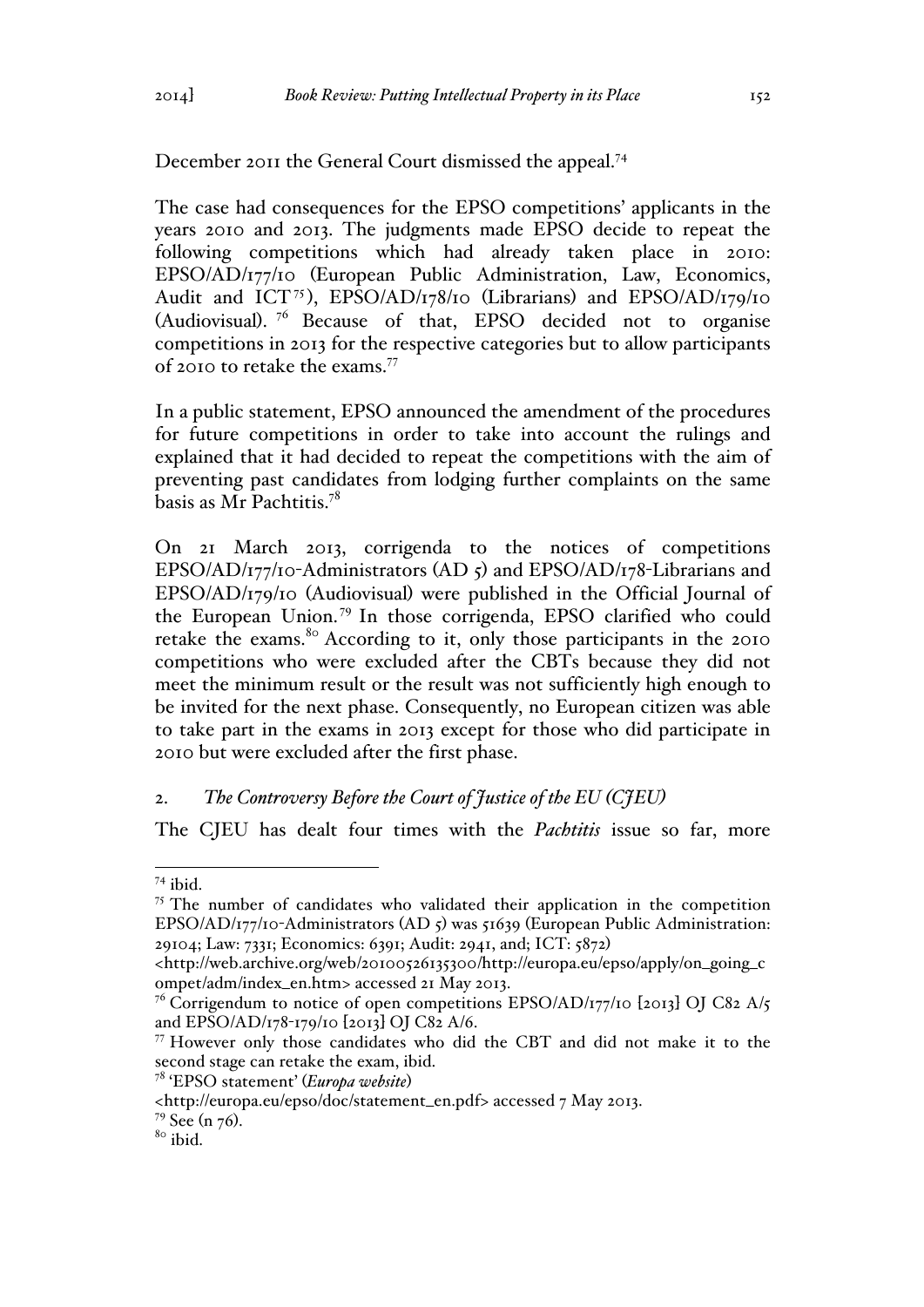specifically the EU Civil Service Tribunal and the General Court. Nevertheless, the breach of the principle of transparency has not been considered in any of those judgements. In this subsection, all those judgments are analysed together.

Case F-35/08 Pachtitis v Commission, Judgment of the European  $\overline{a}$ . Union Civil Service Tribunal of 15 June 2010

On 14 March 2008 Mr Pachtitis brought proceedings for annulment before the European Union Civil Service Tribunal against EPSO's decisions of  $3I<sup>st</sup>$  May and 6<sup>th</sup> December 2007 and all related measures.<sup>81</sup> He alleged absence of justification for the reasons for which he was refused access to the documents requested in those two decisions by EPSO, a lack of authority to exclude him from the competition, breaches of several important principles (equal treatment, proportionality and objectivity) and errors in the process. $82$  The Tribunal annulled both decisions and set aside any related measure. $83$  Nevertheless, the ruling of the Tribunal did not consider at all the possible breach of the principle of transparency but it is important to note that Mr Pachtitis did not allege it in his appeal either.

In this sense, the EU Civil Service Tribunal ruled in favour of Mr Pachtitis and annulled both EPSO decisions. This was justified because 'the applicant was excluded from the second stage of the competition at issue by a procedure conducted by an authority lacking power to do so and by a decision taken by that same authority'.<sup>84</sup> For the Tribunal, neither EPSO nor the advisory committee, which had invalidated seven questions of the tests, were to be considered as a 'selection board' in the meaning which is provided by the Staff Regulations.<sup>85</sup>

It argued that EPSO had insufficient authority to carry out the tasks assigned to the selection board by the Staff Regulations<sup>86</sup>, and more specifically those tasks that

affect the determination of the content of the tests and their correction, including tests comprising multiple-choice questions to assess verbal and numerical reasoning ability and/or general knowledge and knowledge of the European Union, even if those tests are presented as tests for 'admission' of candidates to the

<sup>&</sup>lt;sup>81</sup> Case F-35/08 *Pachtitis v Commission* (n 13), [1].<br><sup>82</sup> ibid, [44].<br><sup>83</sup> ibid.<br><sup>84</sup> ibid, [65].

 $\frac{85}{6}$  ibid, [66].<br> $\frac{86}{6}$  ibid, [70].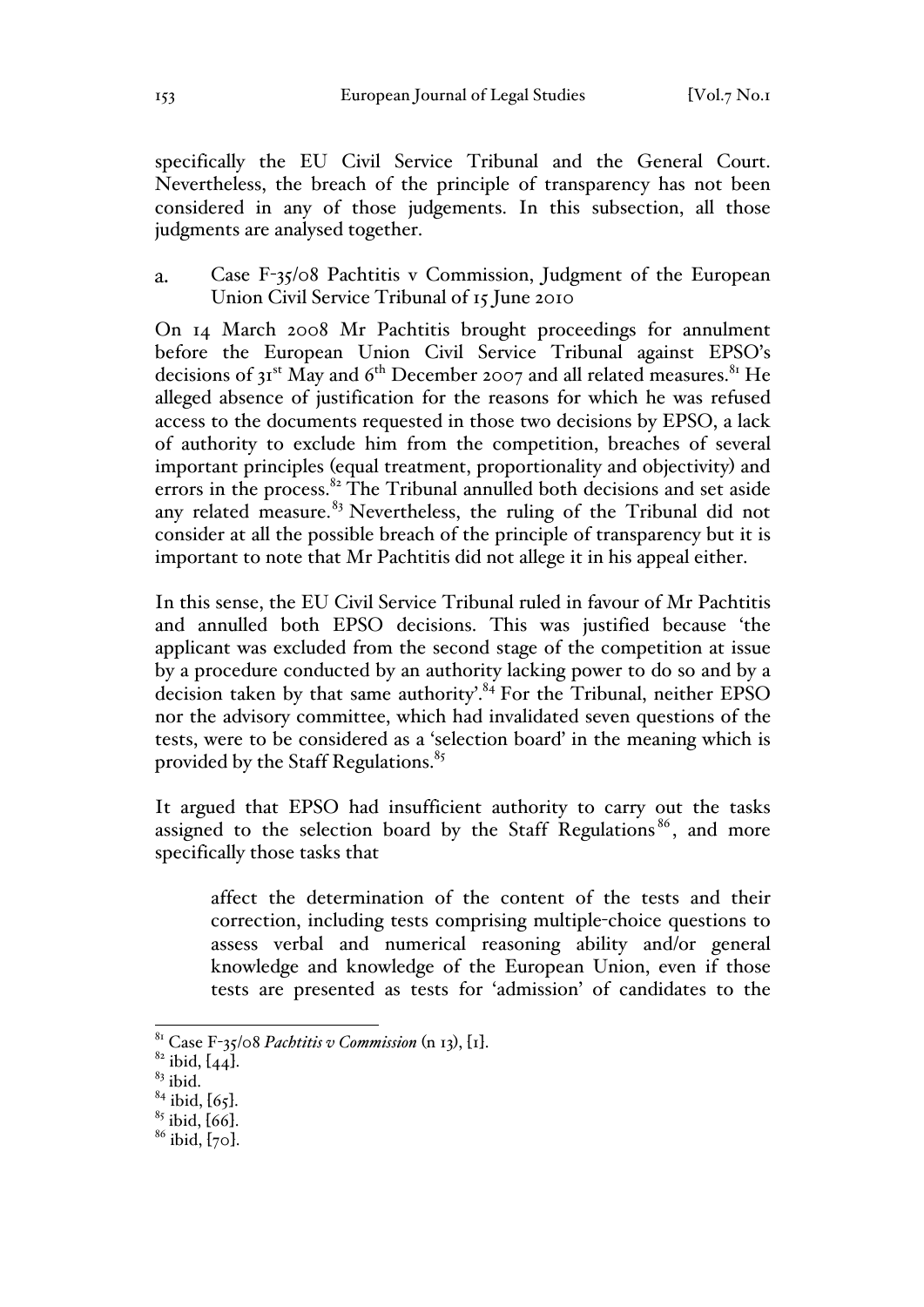competition's written and oral tests. $87$ 

With this ruling, the EU Civil Service Tribunal rejected the authority of EPSO to act as a selection board unless the Staff Regulations are amended to grant powers to EPSO allowing it to perform that function. It is important to bear in mind that the Tribunal based its judgment on EPSO's lack of authority to reject candidates.<sup>88</sup> Thus, the other three allegations made by Mr Pachtitis were not addressed. Nevertheless, the European Commission appealed against the judgment before the General Court of the Court of Justice of the EU.<sup>89</sup>

 $\mathbf{b}$ . Case T-361/10 P Commission v Pachtitis, Judgement of the General Court of 14 December 2011

On 25 August 2010 the European Commission appealed against the judgment of the EU Civil Service Tribunal before the General Court of the CJEU since it considered that EPSO was competent to exclude Mr Pachtitis from the second stage of the competition.<sup>90</sup> However, the General Court did not accept the arguments provided by the Commission and, on  $I_4$ <sup>th</sup> December 2011 it issued a ruling confirming the previous judgment in favour of Mr Pachtitis, without considering the possible breach of the principle of transparency.<sup>91</sup> That non-consideration can be explained because the appeal by the Commission did not call for it, nor did the original complaint by Mr Pachtitis. The previous ruling had not taken it into account either. Thus, for the General Court, Mr Pachtitis had been excluded from the second stage of the competition through a decision from an authority lacking the power to do so.<sup>92</sup> In this manner, the General Court sided with the judgment of the EU Civil Service Tribunal and rejected point by point the arguments raised by the Commission.

The European Commission claimed that the EU Civil Service Tribunal had failed to comply with the obligation to state the grounds of the judgment because it did not explain why a competition could not be done in two stages, it did not indicate any provision preventing EPSO from organising the first of the two stages of the competition, and it also made a mistake by not considering all the powers conferred to EPSO by Decisions 2002/620 on the creation of EPSO and 2002/621 on EPSO's organization and functioning and by Articles  $I(I)(e)$  and  $I(I)$  and (2) of annex III of the

 $^{87}_{88}$  ibid. [48-72].

<sup>&</sup>lt;sup>89</sup> Case T-361/10 P *Commission v Pachitis* (n 13).<br><sup>90</sup> ibid, [22].<br><sup>91</sup> ibid.

 $92$  ibid, [58].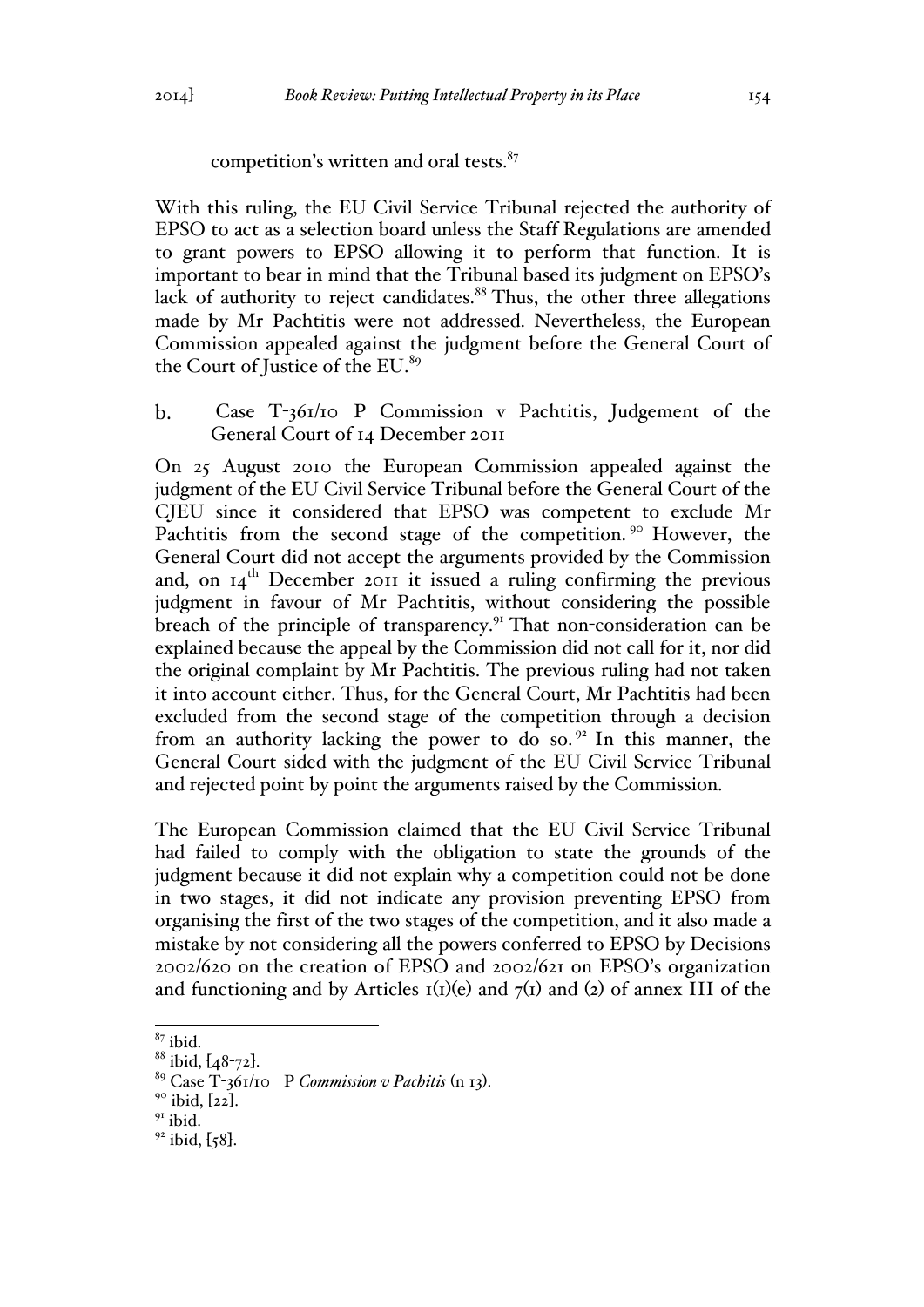### Staff Regulations.<sup>93</sup>

The General Court rejected all the allegations and argued that the obligation to state the grounds does not carry an obligation of a point-bypoint reply to all the arguments of the litigants.<sup>94</sup> Moreover, it denied that the EU Civil Service Tribunal had said that a competition could not be done in two stages and that EPSO was not competent for organizing the first stage. It explained that the Tribunal had simply shown that EPSO had no competences to choose and assess the subject of the questions of the competition and it could not replace the selection board.95 The General Court argued that the Tribunal did not call into question EPSO's competence to organize a two-stage competition but wanted to clarify whether the first stage of the competition could be organised and exclusively performed by EPSO without any involvement of the selection board.<sup>96</sup> Furthermore, the General Court agreed with the views of the Tribunal on the fact that the first stage of the competition was indeed a competition itself and not a merely formal element of the procedure as the Commission was pointing out.<sup>97</sup>

The General Court also held that the Tribunal did not fail to consider Decisions 2002/620 and 2002/621 because they have a lower rank than the provisions of the Staff Regulations about which it had already made conclusions.98 In addition, the General Court acknowledged the Tribunal to be totally right when considering that EPSO's establishment in 2002 and particularly article 7 of annex III of the Staff Regulations and Decisions 2002/620 and 2002/621 did not affect the allocation of powers between the appointing authority and the selection board.<sup>99</sup> In this sense and according to the General Court, the EU Civil Service Tribunal had explained that under article 30 of the Staff Regulations, a selection board designated by the appointing authority has to draw up a list of suitable candidates and the procedure for competitions laid down in Annex III to the Staff Regulations.<sup>100</sup>

As a consequence of this judgment confirming the previous one by the EU Civil Service Tribunal, EPSO decided to take several measures with the

- 
- 
- 
- 
- 

<sup>&</sup>lt;sup>93</sup> ibid, [24] and [30].<br><sup>94</sup> ibid, [25].<br><sup>95</sup> ibid, [26-27].<br><sup>96</sup> ibid, [31].<br><sup>97</sup> ibid, [34].<br><sup>98</sup> ibid, [28].<br><sup>99</sup> ibid, [55].<br><sup>100</sup> ibid, [43].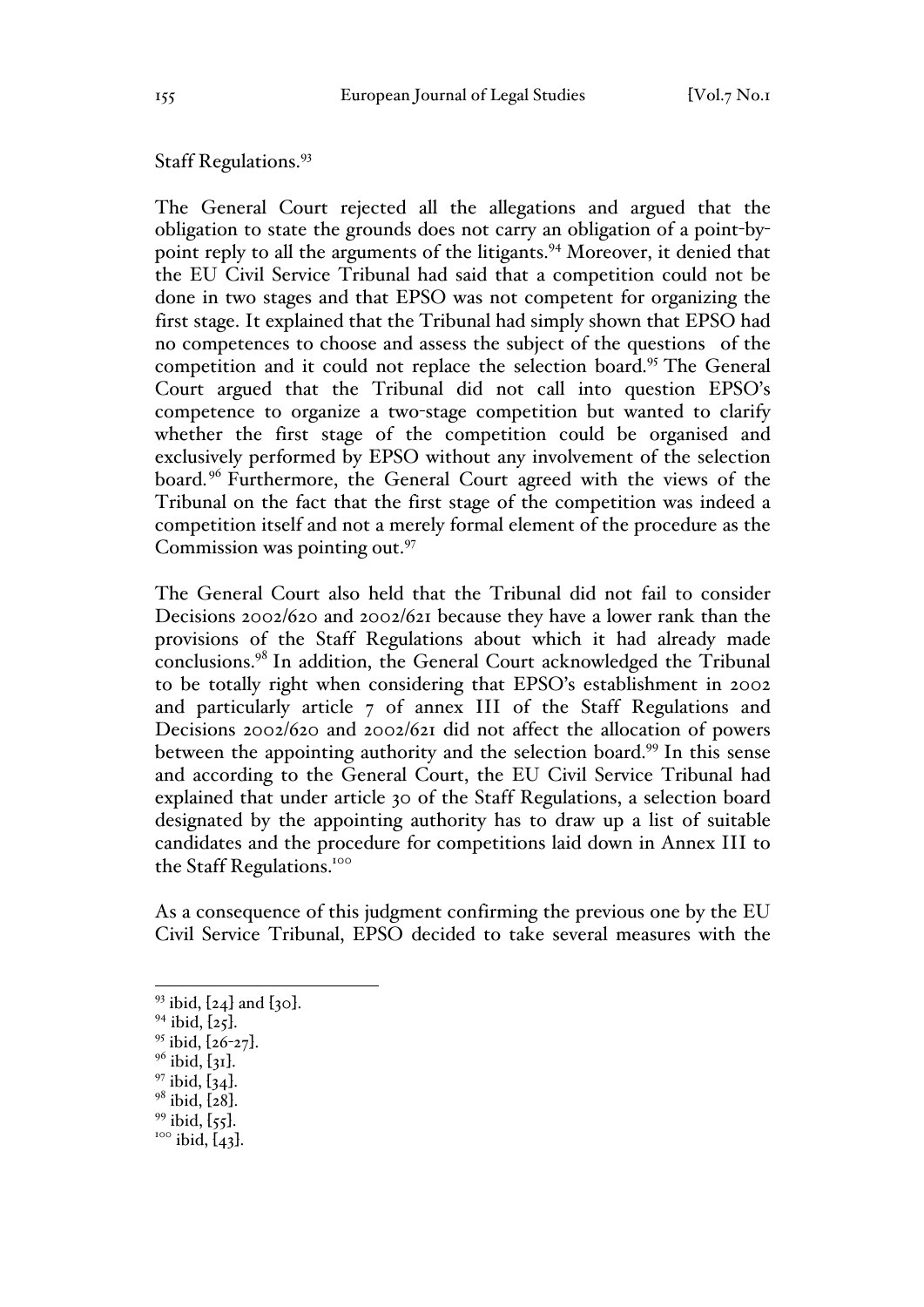aim of preventing the situation from repeating.<sup>101</sup> Thus, it amended the procedures for the competitions and since then, the pre-selection tests of the competition's first stage are no longer held by EPSO but they are the responsibility of the Selection Board.<sup>102</sup> Also, EPSO decided to repeat those competitions already held but where the same mistakes in the distribution of tasks detected by the judgments were found. <sup>103</sup> For example, this last measure meant that no new general competition for administrators was carried out in 2013 except for repeating the administrators' competition in 2010.<sup>104</sup>

 $\mathbf{c}$ . Case T-374/07 Pachtitis v Commission, Order of the General Court of 20 April 2012 and Case F-49/12 Pachtitis v Commission, Order of the EU Civil Service Tribunal of 2 December 2013

In case T-374/07 the General Court gave judgment on the issue on  $20^{th}$ April 2012.  $105 \text{ In fact, this was the first proceeding for an number.}$ introduced by Mr Pachtitis before the CJEU on 22<sup>nd</sup> September 2007 against EPSO's decision of  $27<sup>th</sup>$  June 2007 refusing to grant him access to a copy of his questions and answers in the first stage of the competition and against EPSO's implicit rejection on 20<sup>th</sup> July 2007 to his complaint issued on 10<sup>th</sup> July 2007.<sup>106</sup> This is the proceeding that Mr Pachtitis started while waiting for the reply of the European Commission's Secretariat-General and it is also the same proceeding alleged by EPSO during a European Ombudsman's investigation and which was closed since the issue of the

<sup>&</sup>lt;sup>101</sup> See EPSO's statement (n 78).<br><sup>102</sup> ibid.

<sup>&</sup>lt;sup>103</sup> Corrigendum to notice of open competitions EPSO/AD/177/10 [2013] OJ C 82 A/5 and EPSO/AD/178-179/10 [2013] OJ C82 A/6.

<sup>&</sup>lt;sup>104</sup> Since only candidates of the Administrators competition in 2010 who took the exam and did not make it to the second stage are allowed to participate in the repetition of the exam, only 20,994 people (12,542 in Public Administration, 2,774 in Law, 2,186 in Economics, 1,173 in Audit and 2,319 in ICT) out of the 51671 candidates in 2010 (29,118 in Public Administration, 7,337 in Law, 6,397 in Economics, 2,994 in Audit and 5,865 in ICT) have confirmed taking the exam again. See:

<sup>&</sup>lt;http://www.eutraining.eu/eu\_news\_details/chances\_of\_getting\_an\_eu\_job\_are\_now\_ tripled#> accessed 13 May 2013.<br><sup>105</sup> Case T-374/07 *Pachtitis v Commission* (n 62).

<sup>&</sup>lt;sup>106</sup> Mr Pachtitis had requested access on 4<sup>th</sup> June 2007 and ESPO replied on 27<sup>th</sup> June 2007 by refusing him the access to the documents requested. On  $10^{th}$  July 2007 Mr Pachtitis had submitted a complaint, under Article 90(2) of the Staff Regulations of the Officials of the European Union and Regulation (EC) 1049/2001 contesting the validity and content of the EPSO decision of 31<sup>st</sup> May 2007 and requesting copies of his exam's own answers and all the correct answers. EPSO replied on  $20^{th}$  July 2007 telling him to readdress his complaint to the Secretariat-General of the European Commission. European Ombudsman, Decision of 26 March 2009 (n 59), [2-5].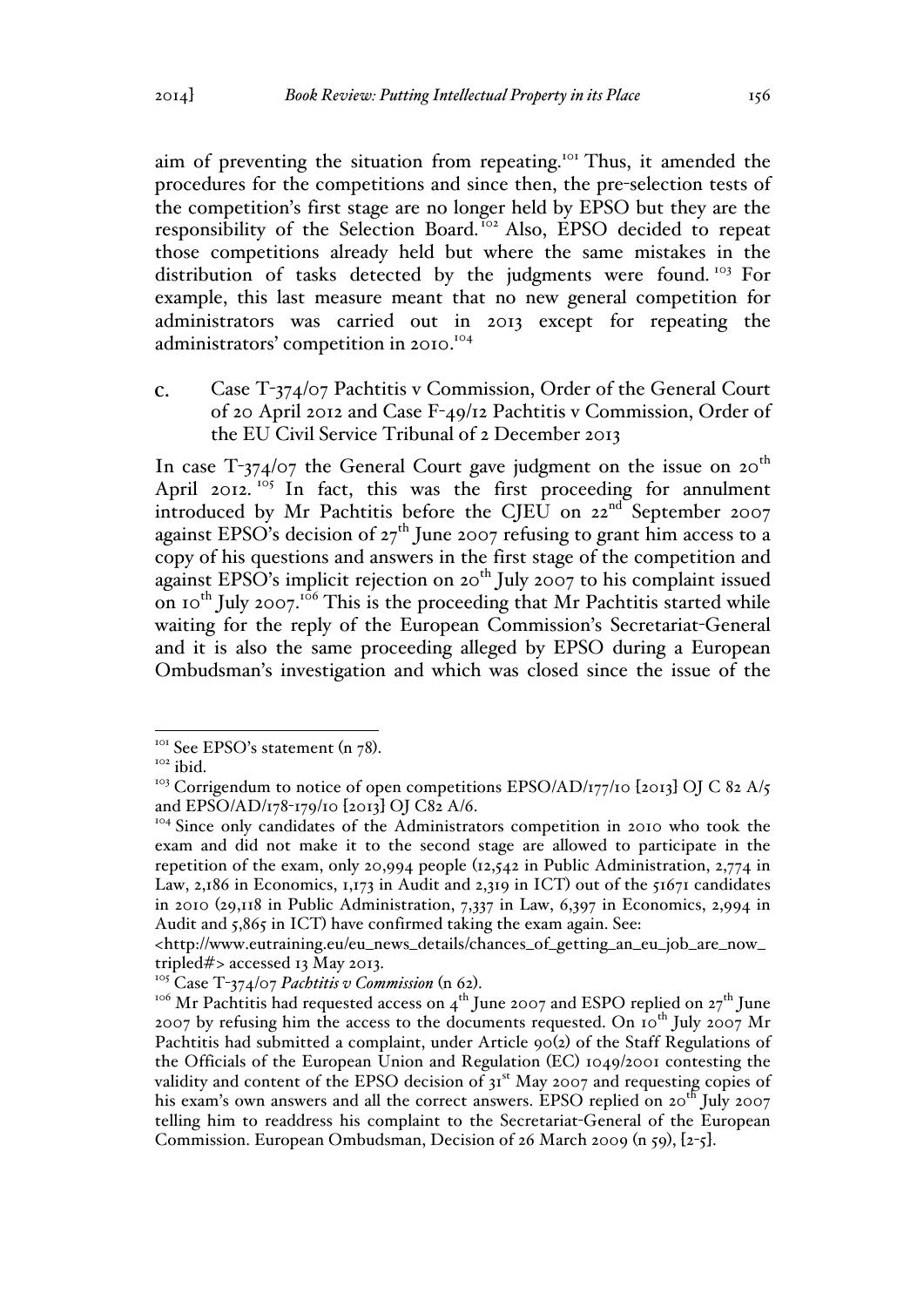principle of transparency was already before the Court.<sup>107</sup>

Contrary to the other appeal by Mr Pachtitis, this one did stress the failure to comply with the principle of transparency. Nevertheless, the General Court did not consider it. This was due to the fact that the General Court found itself at a crossroads since the issue covered both the Staff Regulations and Regulation 1049/2001. The General Court would be competent to deal with Regulation 1049/2001 but not for the Staff Regulations, which are under the responsibility of the EU Civil Service Tribunal.<sup>108</sup> After assessing the grounds of the proceeding, the General Court considered that it was not competent to deal with it and forwarded it to the EU Civil Service Tribunal.<sup>109</sup> The General Court deliberated that the decision which Mr Pachtitis wanted to annul was not an act adversely affecting Regulation 1049/2001 but articles 90 and 91 of the Staff Regulations.<sup>110</sup> Moreover, relevant case-law of the CJEU had considered that article 91 of the Staff Regulations relating to the conditions for appeals of EU staff before the Court is applicable also for candidates of EU competition exams. <sup>111</sup> As Mr Pachtitis was a candidate of the competition exams for working at the European institutions, the General Court argued that he was subject to the Staff Regulations $^{112}$  and as such, the issue should be dealt by the EU Civil Service Tribunal.<sup>113</sup>

Consequently, the Court addressed the issue again on case F-49/12 OF 2 December 2013.114 However, the EU Civil Service Tribunal did not tackle the issue from the point of view of Regulation 1049/2001. Thus, it did not pronounce itself about the possible breach of the principle of transparency. In fact, the Tribunal decided not to adjudicate on the action because Mr Pachtitis did not have yet a personal interest to seek the

<sup>&</sup>lt;sup>107</sup> European Ombudsman, Decision of 9 March 2009 (n 2), [29].<br><sup>108</sup> Case T-374/07 *Pachtitis v Commission* (n 62), [13] and [17].<br><sup>109</sup> ibid, [18].<br><sup>110</sup> ibid, [13].<br><sup>111</sup> Case 23/64 *Vandevyvere v Parliament* [1965] EC *Eurojust* [2005] ECR I-2077, [18].<br><sup>112</sup> Case T-374/07 *Pachtitis v Commission* (n 62), [15].<br><sup>113</sup> Protocol (No 3) on the Statute of the Court of Justice of the European Union,

annexed to the Treaties, as amended by Regulation (EU, Euratom) No 741/2012 of the European Parliament and of the Council of 11 August 2012 (Statute of the Court of Justice of the European Union) [2012] OJ L228/1. According to article 8.2 of Annex I of the Statute of the Court of Justice of the EU, if the Court of Justice or the General Court note that an appeal falls under the jurisdiction of the European Union Civil Service Tribunal, then they will forward it to that Tribunal; Case T-374/07 *Pachtitis v Commission* (n 62), [17].<br><sup>114</sup> Case F-49/12 *Pachtitis v Commission* (n 62).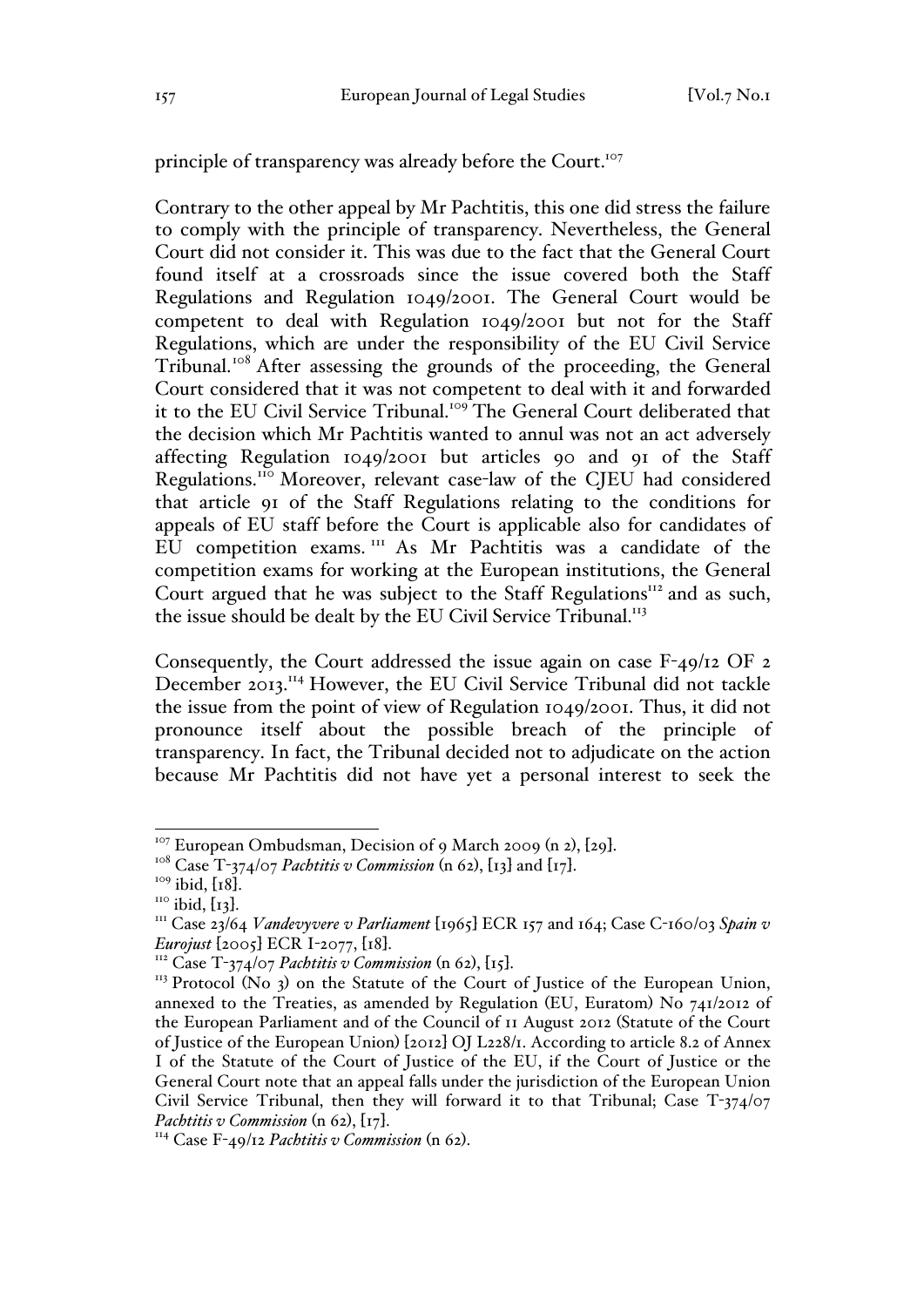annulment of a decision which is not going to benefit him.<sup>115</sup>

# 3. *The Opinion of the European Ombudsman on the Issue*

The European Ombudsman is the guardian of the European administration and it has dealt twice with the *Pachtitis*' issue: one owninitiative general inquiry concerning EPSO's refusal to provide candidates with access to their questions and answers and a more specific one lodged by Mr Pachtitis himself.<sup>116</sup>

#### The Ombudsman's Own-Initiative Inquiry OI/4/2007/(ID)MHZ  $\mathbf{a}$ .

Following several complaints received by the European Ombudsman against EPSO for refusing candidates' access to their questions and answers in the multiple choice computer based tests of the first stage of the competitions organised, it decided to open an own-initiative inquiry against EPSO on  $20<sup>th</sup>$  November  $2007<sup>117</sup>$  This inquiry concerned not only the particular *Pachtitis* case but also many other different cases.

For the Ombudsman, EPSO's refusals neglected the right of candidates to request and obtain a copy of their test papers and constituted '*an instance of maladministration*<sup>118</sup> because it did not justify adequately the refusals. Since the questions were reused for different exams, EPSO alleged financial arguments as the reason for not granting the candidates' access to their copies.<sup>119</sup> EPSO maintained that providing candidates with their copies would oblige it to replace those questions from the database containing all of them.<sup>120</sup> Apparently, those questions were provided by an external service provider and the replacement of each question costs several hundreds of Euros.<sup>121</sup> Thus, EPSO would incur more costs to replace the revealed questions.<sup>122</sup> In its defence, EPSO also argued that candidates could receive an information sheet concerning their performance at the tests and which contained the question numbers, the answers given, the corresponding correct answer and the time needed to answer each of them. <sup>123</sup> Furthermore, EPSO did not refuse to give access to those questions challenged by a candidate when a court needs to exercise control

<sup>&</sup>lt;sup>115</sup> ibid, [28], [30], [31] and [33].<br><sup>116</sup> European Ombudsman, Decision of 9 March 2009 (n 2); European Ombudsman,

Decision of 26 March 2009 (n 59).<br>
<sup>117</sup> European Ombudsman, Decision of 9 March 2009 (n 2), [3-6].<br>
<sup>118</sup> ibid, [12] and [13].<br>
<sup>119</sup> ibid, [21].<br>
<sup>120</sup> ibid, [21].<br>
<sup>121</sup> ibid, [22].<br>
<sup>122</sup> ibid.

 $123$  ibid, [18].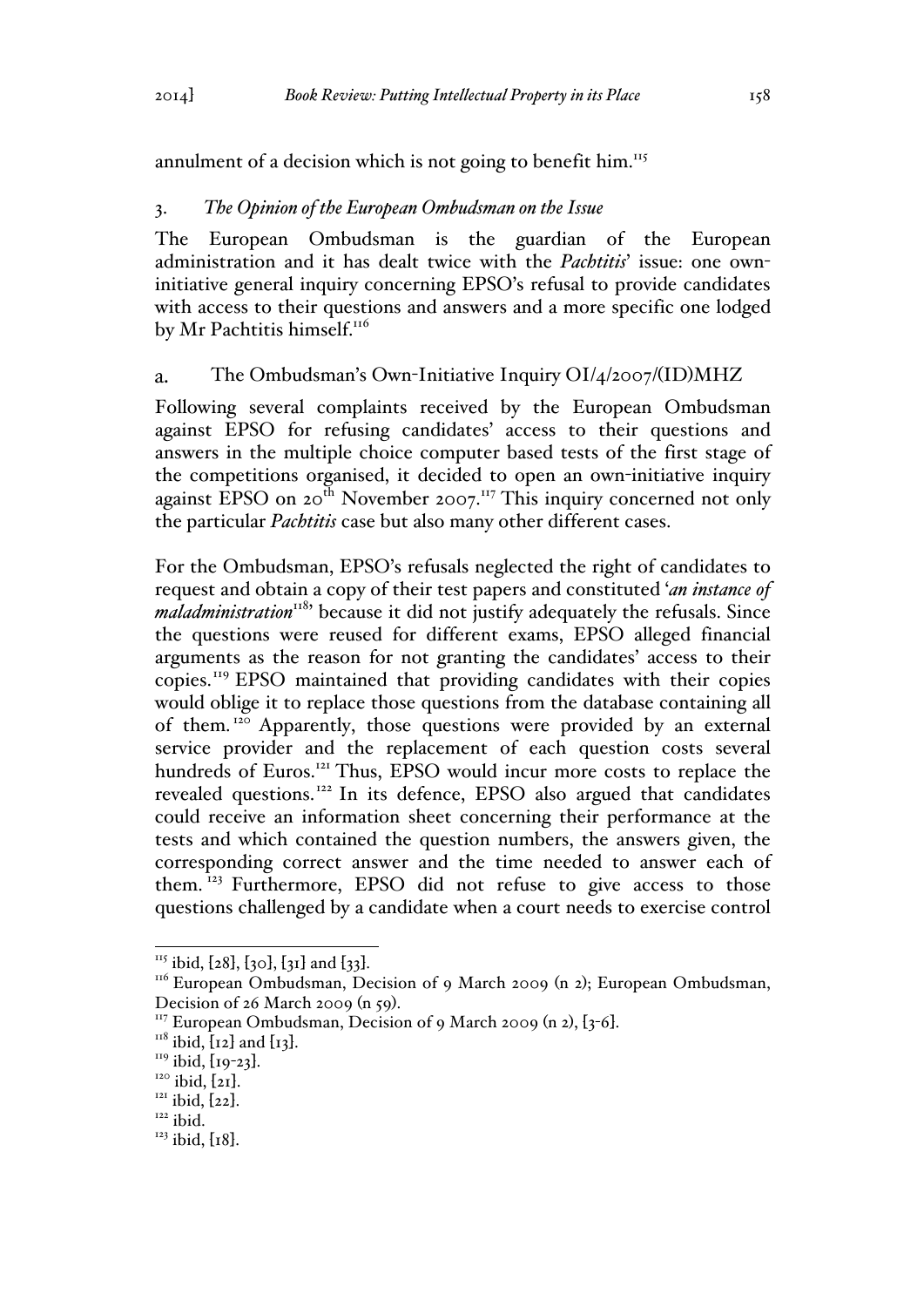over them.<sup>124</sup>

In order not to neglect the principle of transparency, the European Ombudsman seemed very reluctant to accept the financial arguments alleged by EPSO and was not convinced at all about the administrative and financial burdens for EPSO that would result from the disclosure of the questions.<sup>125</sup> The Ombudsman acknowledged that the computer based tests had led to better and more efficient examinations but that could not be at the expense of the transparency of the selection process.<sup>126</sup>

Nevertheless, the Ombudsman decided not to continue its own-initiative inquiry.<sup>127</sup> EPSO had pointed out that some cases, such as the previously analysed case *Pachtitis v Commission and EPSO* (T-374/07) concerning the disclosure of the questions and challenging EPSO's refusal to do so on the basis of Regulation 1049/2001, were pending before the CJEU.<sup>128</sup> The European Ombudsman cannot open inquiries when the alleged facts are or have been the subject of legal proceedings and it must prevent itself from intervening in cases which question the soundness of a court's ruling.<sup>129</sup> Thus, it decided to close the inquiry on  $9^{th}$  March 2009.<sup>130</sup> In fact, at that time there were two other similar cases pending before the Court besides the *Pachtitis* case, namely *Angioi v Commission* (F-7/07) <sup>131</sup> and *Martins v*  Commission (F-2/07).<sup>132</sup>

#### $\mathbf{b}$ . Inquiry After Mr Pachtitis' Complaint 1150/2008/(ID)(BU)CK

On 14<sup>th</sup> April 2008 Mr Pachtitis issued a complaint to the European Ombudsman against EPSO.<sup>133</sup> That complaint was lodged some months after the Ombudsman decided to open the own-initiative inquiry previously analysed. In this case, Mr Pachtitis' accusation had nothing to do with the refusal of access to the questions and answers. In fact, Mr Pachtitis' complaint was about EPSO's failure to transfer his submission of a compliant on 10<sup>th</sup> July 2007 to the European Commission. As seen before, EPSO replied by  $20^{th}$  July asking Mr Pachtitis to re-address his

<sup>&</sup>lt;sup>124</sup> ibid, [19].<br><sup>125</sup> ibid, [34].<br><sup>126</sup> ibid, [31].<br><sup>127</sup> ibid, [29].<br><sup>128</sup> ibid, [14].<br><sup>129</sup> Art 228 of the Treaty of the Functioning of the EU (TFEU) and art 1(3) of the European Ombudsman's Statute.

<sup>&</sup>lt;sup>130</sup> European Ombudsman, Decision of 9 March 2009 (n 2).<br><sup>131</sup> Case F-7/07 *Angioi v Commission* (n 33).<br><sup>132</sup> Case F-2/07 *Martins v Commission* decision of 15 April 2010 (not yet reported).<br><sup>132</sup> Case F-2/07 *Martins v*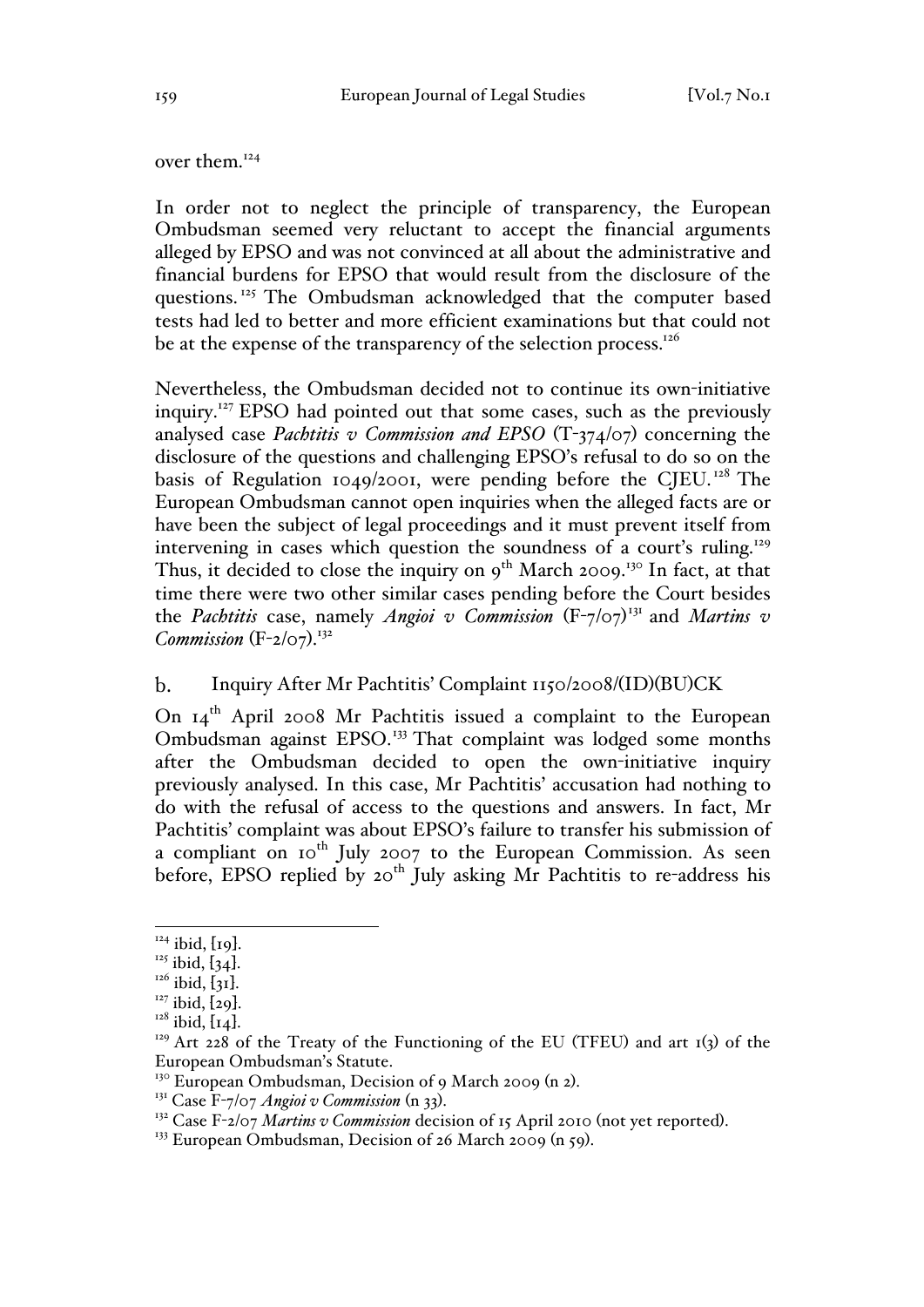complaint to the European Commission's Secretariat General.<sup>134</sup> Consequently, Mr Pachtitis invoked the principle of good administration under the European Code of Good Administrative Behaviour<sup>135</sup>, which obliges the transfer to the competent service of the Institution of those letters or complaints which are received by a service which is not competent to deal with it.<sup>136</sup>

That code is applied 'to all officials and other servants to whom the Staff Regulations and the Conditions of employment of other servants apply, in their relations with the public'.137 By following the code, the institutions and their administration should do everything necessary to apply this code to other persons working for them, and who are not officials or other servants (ie persons employed under private law contracts, national experts and even trainees).<sup>138</sup> There is also an obligation to transfer to the competent service of the EU institution any letter or complaint received by a Directorate General, Directorate or Unit which has no competence to deal with it.139 Thus, Pachtitis argued that EPSO should have transferred his complaint to the European Commission.<sup>140</sup>

On  $5<sup>th</sup>$  June 2008 the European Ombudsman decided to open an inquiry.<sup>141</sup> It is important to remember that, on 22<sup>nd</sup> September 2007, Mr Pachtitis lodged a proceeding for annulment against EPSO's decision refusing to provide him with the questions and answers $142$  and, in March 2008, he lodged another similar proceeding against EPSO's decision to exclude him from the competition.<sup>143</sup> Since the subject matter of his complaint to the Ombudsman had nothing to do with the two previous proceedings for annulment<sup>144</sup>, the European Ombudsman was indeed able to open the inquiry.<sup>145</sup>

<sup>&</sup>lt;sup>134</sup> The Secretariat General of the European Commission did not reply until 17 January 2008. ibid,  $\{3\}$ .

<sup>&</sup>lt;sup>135</sup> European Parliament resolution on the European Ombudsman's special report to the European Parliament following the own-initiative inquiry into the existence and the public accessibility, in the different Community institutions and bodies, of a European Code of Good Administrative Behaviour (n 33), art 15.

 $136$  ibid, art 15.

 $137$  ibid, art 1.1.

 $138$  ibid, art 1.2.

 $139$  ibid, art 15.

<sup>&</sup>lt;sup>140</sup> European Ombudsman, Decision of 26 March 2009 (n 59), [8-9].<br><sup>141</sup> ibid.<br><sup>142</sup> Case T-374/07 *Pachtitis v Commission* (n 62).

<sup>&</sup>lt;sup>143</sup> Case F-35/08 *Pachtitis v Commission* (n 13).<br><sup>144</sup> European Ombudsman, Decision of 26 March 2009 (n 59), [12].<br><sup>145</sup> Art 228 of the TFEU prevents the European Ombudsman from opening inquiries when the alleged facts are or have been the subject of legal proceedings. Moreover,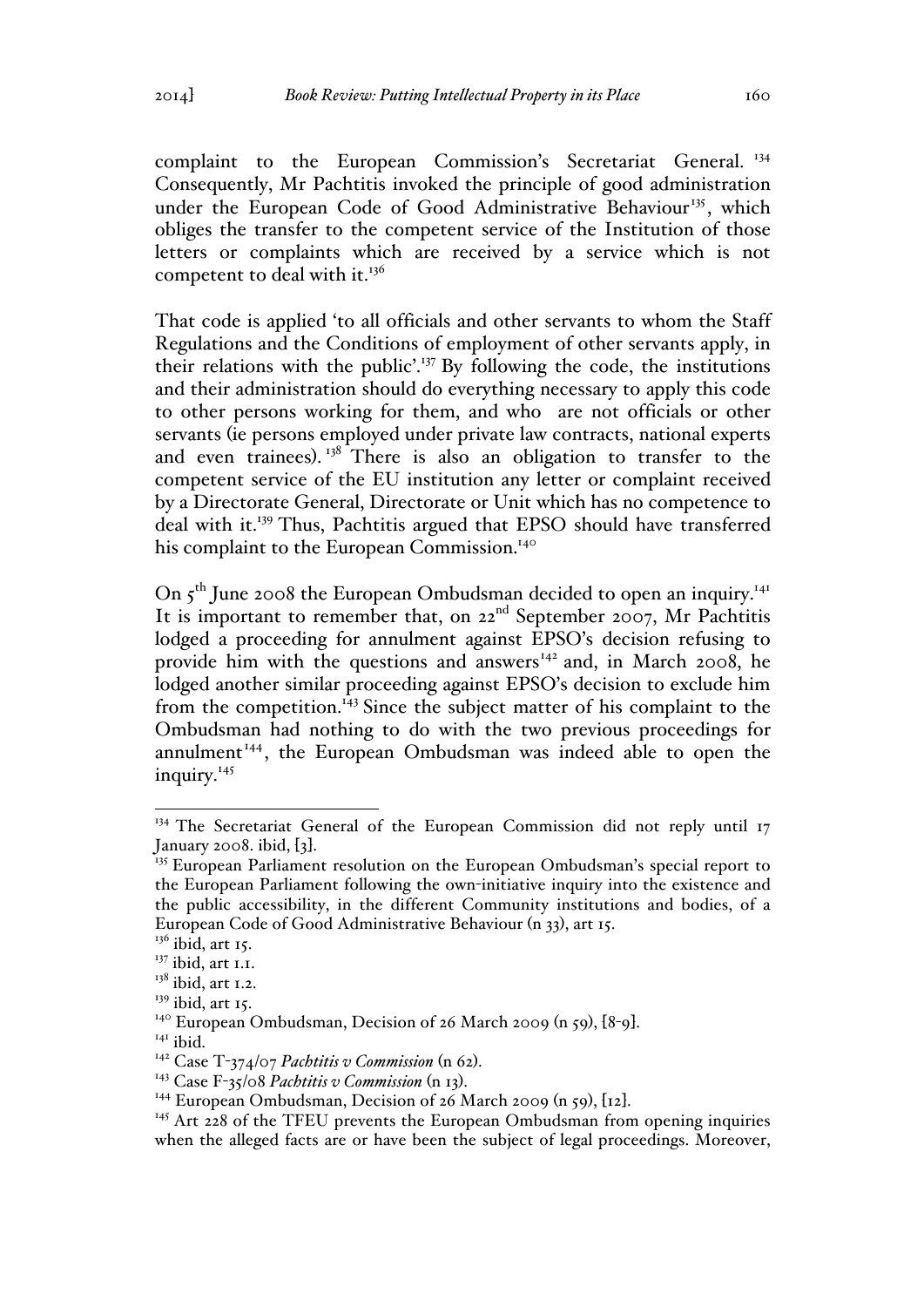On the arguments presented to the Ombudsman, EPSO acknowledged that the European Code of Good Administrative Behaviour's article 15 on the obligation to transfer to the competent service was a principle to follow generally.<sup>146</sup> Furthermore, EPSO also informed the Ombudsman that it had cooperated with the European Commission in the handling of applications for public access to documents.<sup>147</sup> According to such cooperation, EPSO was responding to direct and indirect requests transferred by the Commission and it was also informing those applicants whose requests for access were refused that they were able to lodge an application to the European Commission on the grounds of Regulation  $1049/2001$ .<sup>148</sup> This was done on the basis of article 4 of the Commission Decision 2001/937/EC of 5 December 2001 amending its rules of procedure.<sup>149</sup> That Decision annexed the rules for the application of Regulation (EC) No 1049/2001 to the Commission's Rules of Procedure.

The European Ombudsman had some doubts about EPSO being under the duty to transfer the complaint to the Commission under the principle enshrined in article 15 of the Code.<sup>150</sup> Furthermore, the Ombudsman first noticed that EPSO was not mentioned in either Regulation 1049/2001 or Decision 2001/937 and realised later that Decision 2002/621/EC setting up the body does not regulate public access to documents held by EPSO.<sup>151</sup> On top of that, the Ombudsman was of the opinion that, even if the Commission had some documents of EPSO, not all documents held by EPSO fell within the sphere of responsibility of the European Commission.<sup>152</sup> The Ombudsman's reasoning followed article  $3(a)$  of Regulation 1049/2001 which applies to documents 'concerning a matter relating to the policies, activities and decisions falling within the institution's sphere of responsibility'.<sup>153</sup> Hence, the European Ombudsman also rejected the competence of the Commission to issue decisions on confirmatory applications made against EPSO's rejection of initial

<sup>146</sup> European Ombudsman, Decision of 26 March 2009 (n 59), [14].<br><sup>147</sup> ibid, [15].<br><sup>148</sup> ibid.

art 1(3) of the European Ombudsman's Statute impedes its intervention in cases which are either before courts or which question a court's ruling.

<sup>149</sup> Commission Decision of 17 October 2000 amending its Rules of Procedure (European Commission Code of Good Administrative Behaviour) [2000] OJ  $L_{2}67/63$ .

<sup>&</sup>lt;sup>150</sup> European Ombudsman, Decision of 26 March 2009 (n 59), [17].<br><sup>151</sup> ibid, [18].<br><sup>152</sup> ibid, [21].<br><sup>153</sup> Regulation (EC) No 1049/2001 (n 54), art 3(a).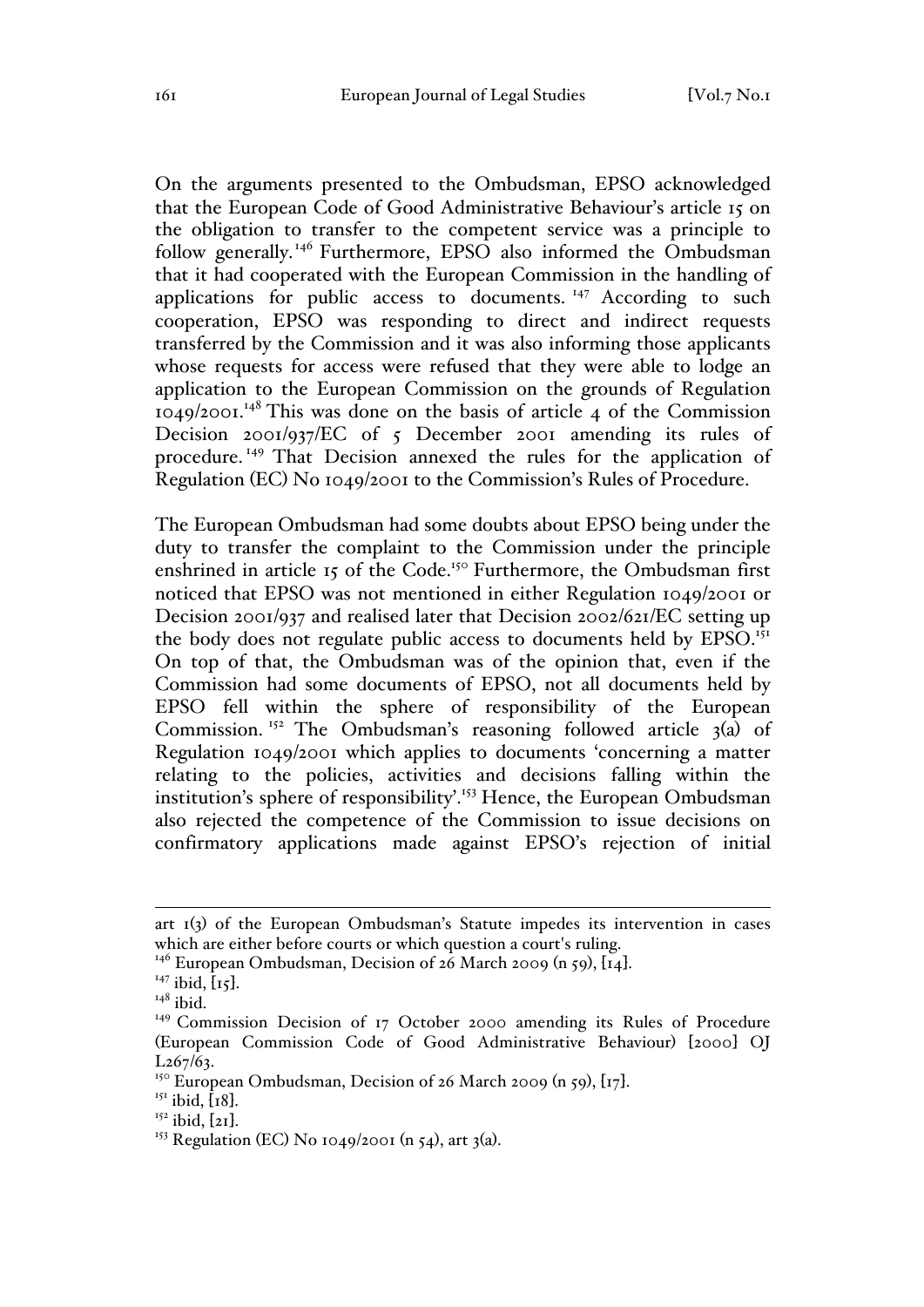applications.<sup>154</sup> Consequently, the European Ombudsman decided to close his inquiry on  $26^{th}$  March 2009.

From both inquiries, it is clear that the Ombudsman found grounds to consider that EPSO failed to comply with some principles when dealing with the *Pachtitis* case. Whereas the own-initiative inquiry covered the possible breach of the principle of transparency, the complaint lodged by Mr Pachtitis only dealt with the principle of good administration. Nevertheless, the Ombudsman had to refrain because the principle was already under judicial review by the CJEU.<sup>155</sup>

# IV.IS THERE A BREACH OF THE EU PRINCIPLE OF TRANSPARENCY?

The degree of transparency varies across the public administration of the different EU countries.<sup>156</sup> However, it is a structural and essential principle for an accountable and legitimate legal system as well as for the exercise of the rule of law.<sup>157</sup> Transparency is very useful in order to have a more adequate control over the legality of public action and refers to 'a minimal openness of process, access to documents and publication of official measures'.<sup>158</sup> As such, it is an underlying requirement for proper administration in the EU which caters 'for an effective relationship of political control between the democratic sovereign – EU citizens – and the responsible public institutions'.<sup>159</sup> Since it is the EU legislature's duty to publish all legislative measures and decisions <sup>160</sup> , the principle of transparency interacts with important precepts such as legal and institutional responsibility, accessibility, and publication.<sup>161</sup>

Criticisms on the level of transparency have led to measures being taken to improve the openness of the EU institutions.<sup>162</sup> Therefore, the quest for increased openness and transparency in the decision-making process has always been at the very heart of the debate about the future direction of

<sup>&</sup>lt;sup>154</sup> European Ombudsman, Decision of 26 March 2009 (n 59), [21].<br><sup>155</sup> European Ombudsman, Decision of 9 March 2009 (n 2), [29].<br><sup>156</sup> Svein S Andersen and Kjell A Eliassen, *The European Union: How Democratic Is It?* (Sage publications 1998), 2.

<sup>157</sup> Herwig CH Hofmann, Gerard C. Rowe and Alexander H Türk, *Administrative Law and Policy of the European Union* (Oxford 2011), 170.

<sup>&</sup>lt;sup>158</sup> ibid, 170-171.

<sup>&</sup>lt;sup>159</sup> ibid.

 $160$  As required expressly in Article 297 TFEU. ibid, 172.<br> $161$  ibid.

 $162$  Andersen and Eliassen (n 156), 159.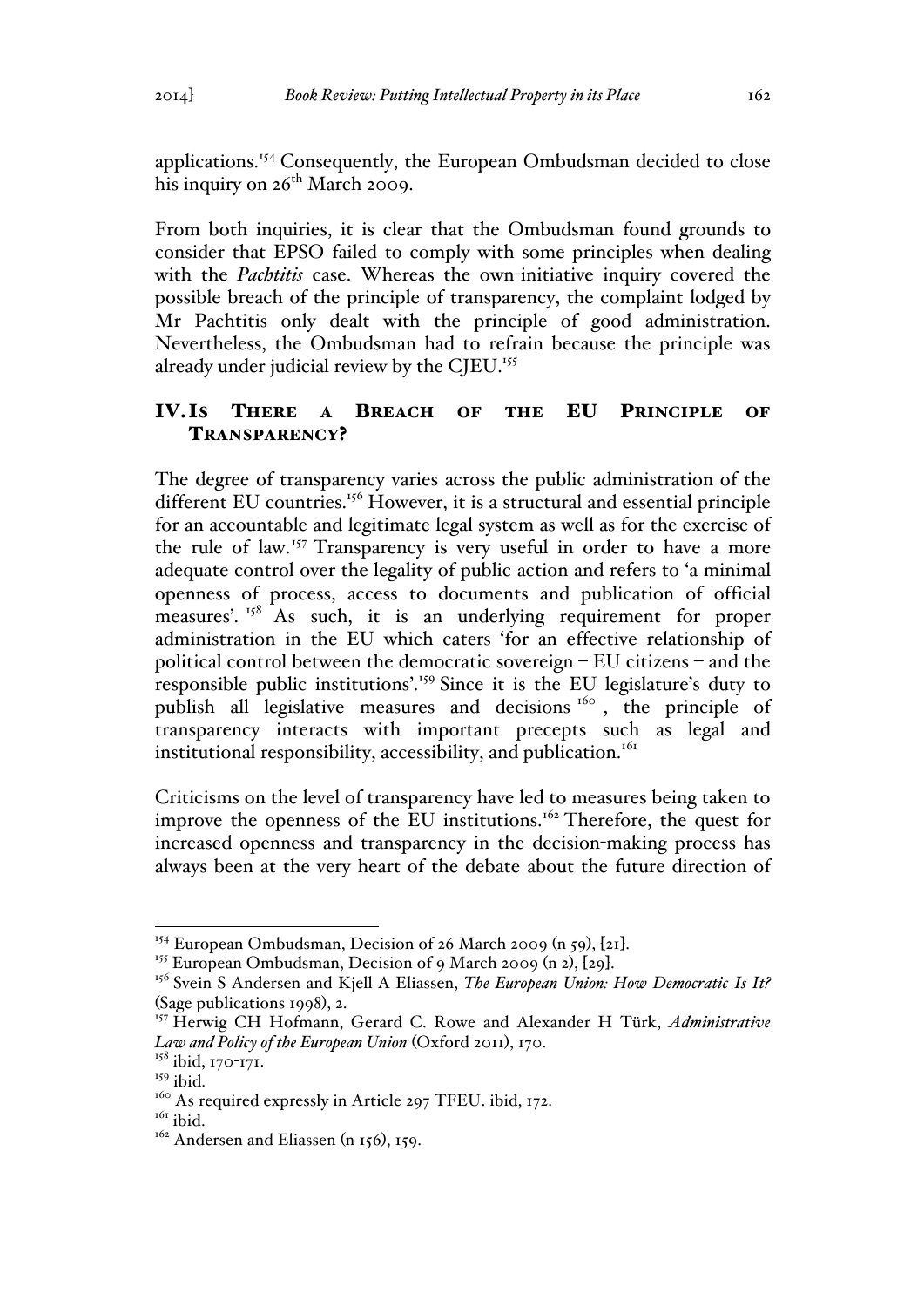the EU.<sup>163</sup> Transparency is one of the principles which guide the European Union's civil service.<sup>164</sup> According to that principle, 'civil servants should be willing to explain their activities and to give reasons for their actions' and they should also 'keep proper records and welcome public scrutiny of their conduct, including their compliance with these public service principles'.<sup>165</sup>

Even though it is not a new principle, it represents existing expectations of citizens and civil servants. <sup>166</sup> Besides, it also helps 'civil servants to understand and apply rules correctly, and guide them towards the right decision in situations where they should exercise judgment'.<sup>167</sup> As a highlevel distillation of the ethical standards for EU civil servants, the principle of transparency constitutes a vital component of the service culture to which the European public administration adheres. It also helps to generate and focus an on-going, constructive dialogue among civil servants, and between civil servants and the public.<sup>168</sup> Such a dialogue is vital in order to consolidate and deepen 'a shared understanding of the ethical values of public service among civil servants and citizens with different cultural backgrounds'.<sup>169</sup>

In order to consider the possible breach of the principle of transparency, this section analyses the issue from the point of view of Regulation 1049/2001 on the access to documents of the European Parliament, Council and Commission, the European Code of Good Administrative Behaviour, and the relevant case law of the CJEU.

### 1. *Analysis of the Potential Breach Under the Scope of Regulation 1049/2001*

Regulation 1049/2001 lays out the conditions for public access to the documents of the European Parliament, European Commission and Council of the  $EU^{170}$ . The Regulation is applicable to all the documents elaborated or received by those three EU institutions.<sup>171</sup> Any EU citizen as well as any individual or legal entity that lives or has its registered office in

<sup>&</sup>lt;sup>163</sup> Dimitris Chryssochoou, *Democracy in the European Union* (IB Tauris & Co 2000), 9.

 $164$  European Ombudsman (n 1).<br> $165$  ibid, 6.

<sup>&</sup>lt;sup>166</sup> ibid, 1 (Introduction).<br><sup>167</sup> ibid.<br><sup>168</sup> Ibid, 2 (Introduction).

<sup>&</sup>lt;sup>169</sup> Ibid, 4 (Introduction).<br><sup>170</sup> Regulation (EC) No 1049/2001 (n 54).<br><sup>171</sup> ibid, art 2.3.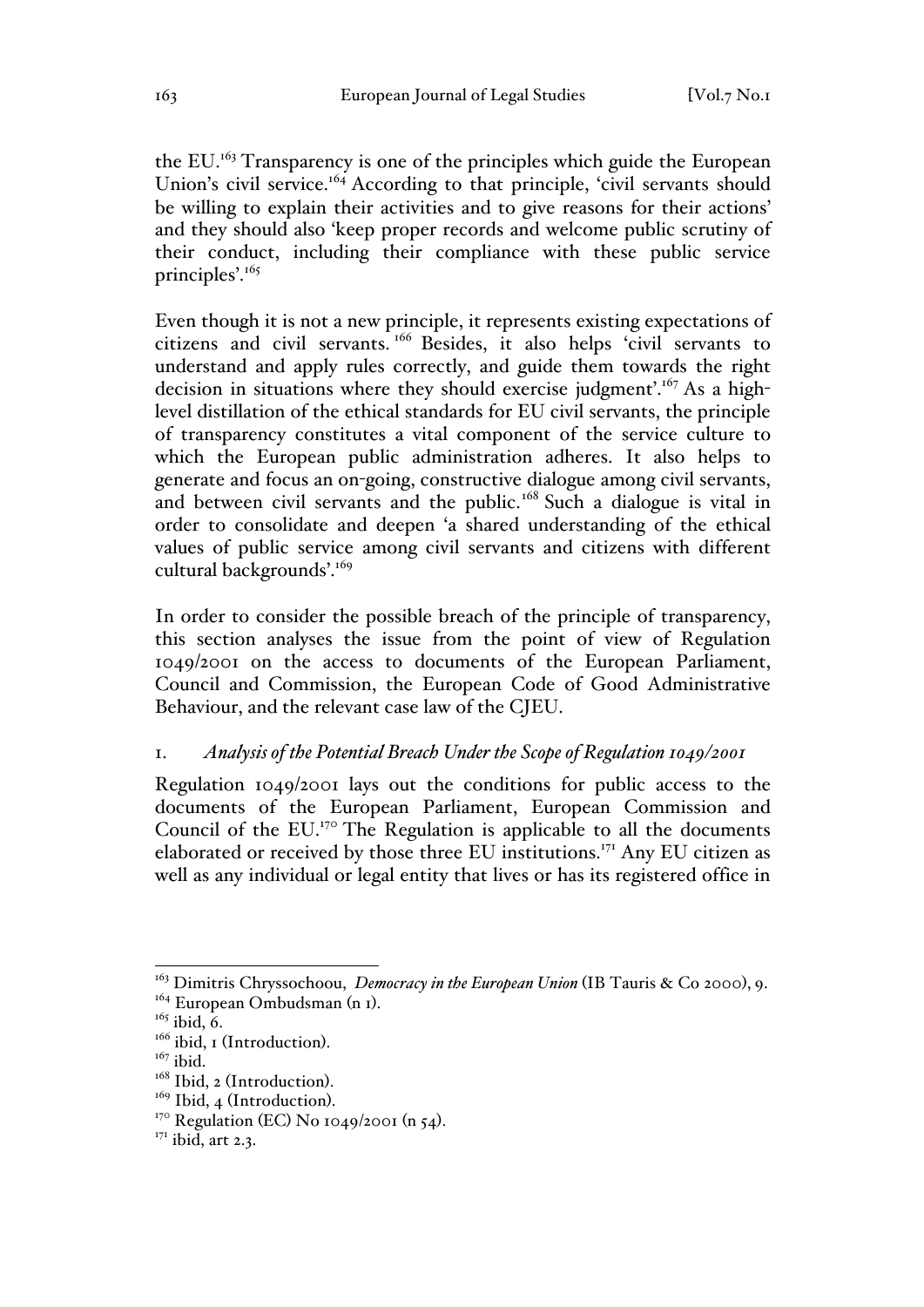a Member State has the right to have access to such documents.<sup>172</sup> As Mr Pachtitis is a Greek national and thus he is an EU citizen, it is clear that this Regulation applies.

Article 3 of the Regulation provides a very broad definition of the term 'document'. According to that article, a document means any content, whatever its medium is $173$ , concerning issues under the competences of the corresponding EU institution. In this sense, Mr Pachtitis requested EPSO to provide him with an exact copy of the questions that he got and the answers, both the ones that he provided and the correct ones, in the two tests of the first stage of the competition in which he participated.<sup>174</sup> Since the definition of 'document' in Regulation 1049/2001 is very broad, it could be argued that it seems that the information requested by Mr Pachtitis to EPSO falls under the Regulation's definition of 'document'. However, it brings us to the question of whether EPSO is covered by this Regulation.

In fact, the title of the Regulation expressly mentions public access to the documents of the European Parliament, Council and Commission. Article 1 of the Regulation specifies that the aim of the Regulation is 'to define the principles, conditions and limits on grounds of public or private interest governing the right of access to European Parliament, Council and Commission […] documents […] in such a way as to ensure the widest possible access to documents.'175

EPSO is not part of the three mentioned EU institutions. Actually, EPSO is an inter-institutional body of the European Union, such as the Publications Office of the European Union $176$ , the European School of Administration<sup>177</sup> and the Computer Emergency Response Team<sup>178</sup>. The Regulation specifically foresees its application to the public access of documents of the three main institutions involved in EU legislation.

<sup>&</sup>lt;sup>172</sup> ibid, art 2.1. Besides, art 2.2 allows the EU institutions to grant access to those documents to any individual or legal entity who does not live or have its registered office in a Member State.

 $173$  ibid, art 3, which sets out that the format may be written on paper or stored in electronic form or as a sound, visual or audiovisual recording.

<sup>&</sup>lt;sup>174</sup> Case F-35/08 *Pachtitis v Commission* (n 13), [22].<br><sup>175</sup> Regulation (EC) No 1049/2001 [54], art 1.

 $176$  Inter-instituional body whose task is to publish the publications of the institutions of the European Union.

 $177$  Inter-institutional body set up on 10<sup>th</sup> February 2005 to provide training in specific areas for members of EU staff.

 $178$  Inter-institutional body set up on  $1<sup>st</sup>$  June 2011 to help manage threats to EU institutions' computer systems.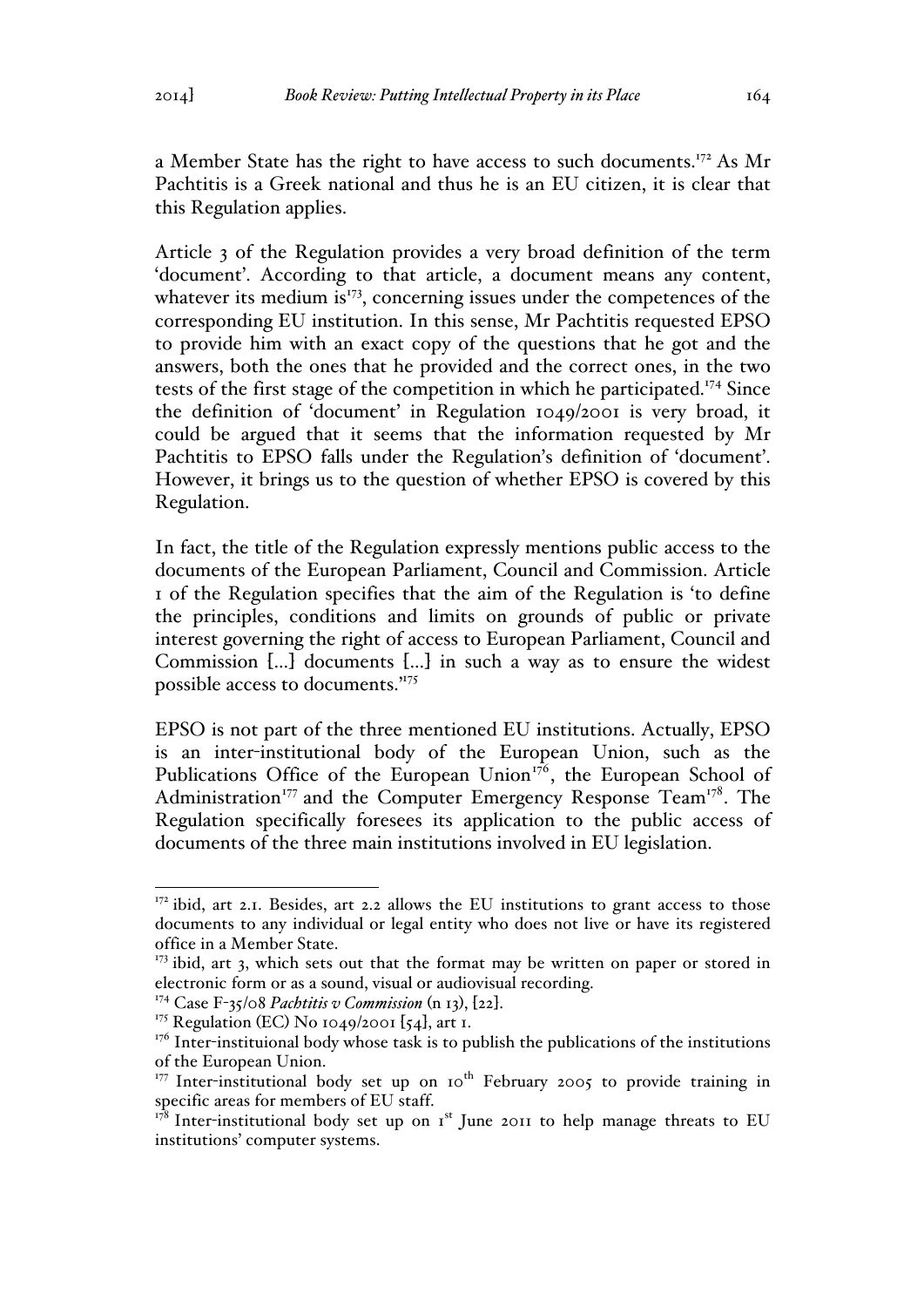However, article 15 (3) of the TFEU lays down the access to documents, whatever their medium, of the European institutions, bodies, offices and agencies for any citizen of the EU, and any natural or legal person residing or having its registered office in a Member State. Besides, it also stipulates that 'each institution, body, office or agency shall ensure that its proceedings are transparent and shall elaborate in its own Rules of Procedure specific provisions regarding access to its documents'. By reading that article, it is clear that an EU citizen such as Mr Pachtitis should be allowed to have access to the documents of an EU interinstitutional body such as EPSO. Nevertheless, it should not be forgotten that the wording of article 15 (3) TFEU came after the amendments introduced by the Lisbon Treaty to both TFEU and the Treaty of the EU (TEU). In this sense, it has to be borne in mind that the Lisbon Treaty entered into force on 1<sup>st</sup> December 2009 and Mr Pachtitis had already lodged his complaint before that date. Hence, it would be difficult to argue that the dispositions of TFEU apply to a past situation which happened before they became applicable. The European Ombudsman has already shared the same concerns about whether EPSO is covered or not by Regulation 1049/2001 and his decision hints that it is not<sup>179</sup>. In any case, the duties of the Ombudsman do not include the interpretation of EU law but the uncovering of maladministration in the activities of the institutions.<sup>180</sup>

In order to adapt the Regulation to the changes introduced in the EU Treaties following the entry into force of the Treaty of Lisbon on 1 December 2009, on 21<sup>st</sup> March 2011 the European Commission tabled a proposal whose aim is to extend the scope of the Regulation to all the EU institutions, bodies, offices and agencies.<sup>181</sup> Nevertheless, the proposal's approval is still pending. Thus, it cannot be used for the purposes of this study.

However, it should not be forgotten that on  $2I<sup>st</sup>$  July 2007 Mr Pachtitis wrote to the European Commission requesting the documents (ie his exam

<sup>&</sup>lt;sup>179</sup> European Ombudsman, Decision of 26 March 2009 (n 59),  $[18\text{-}20]$ .<br><sup>180</sup> Art 2 of Decision 2008/587/EC, Euratom of the European Parliament of 18 June 2008, amending Decision 94/262/ECSC, EC, Euratom on the regulations and general conditions governing the performance of the Ombudsman's duties (European Ombudsman's Statute) [2008] OJ L189/25.

 $181$  The Commission had already tabled another proposal on 30 April 2008, whose approval is still pending. The 2011 proposal, which was tabled to adapt the Regulation to the provisions of TFEU, also foresees some restrictions for the public access to documents of the European Court of Justice, the European Central Bank and the European Investment Bank.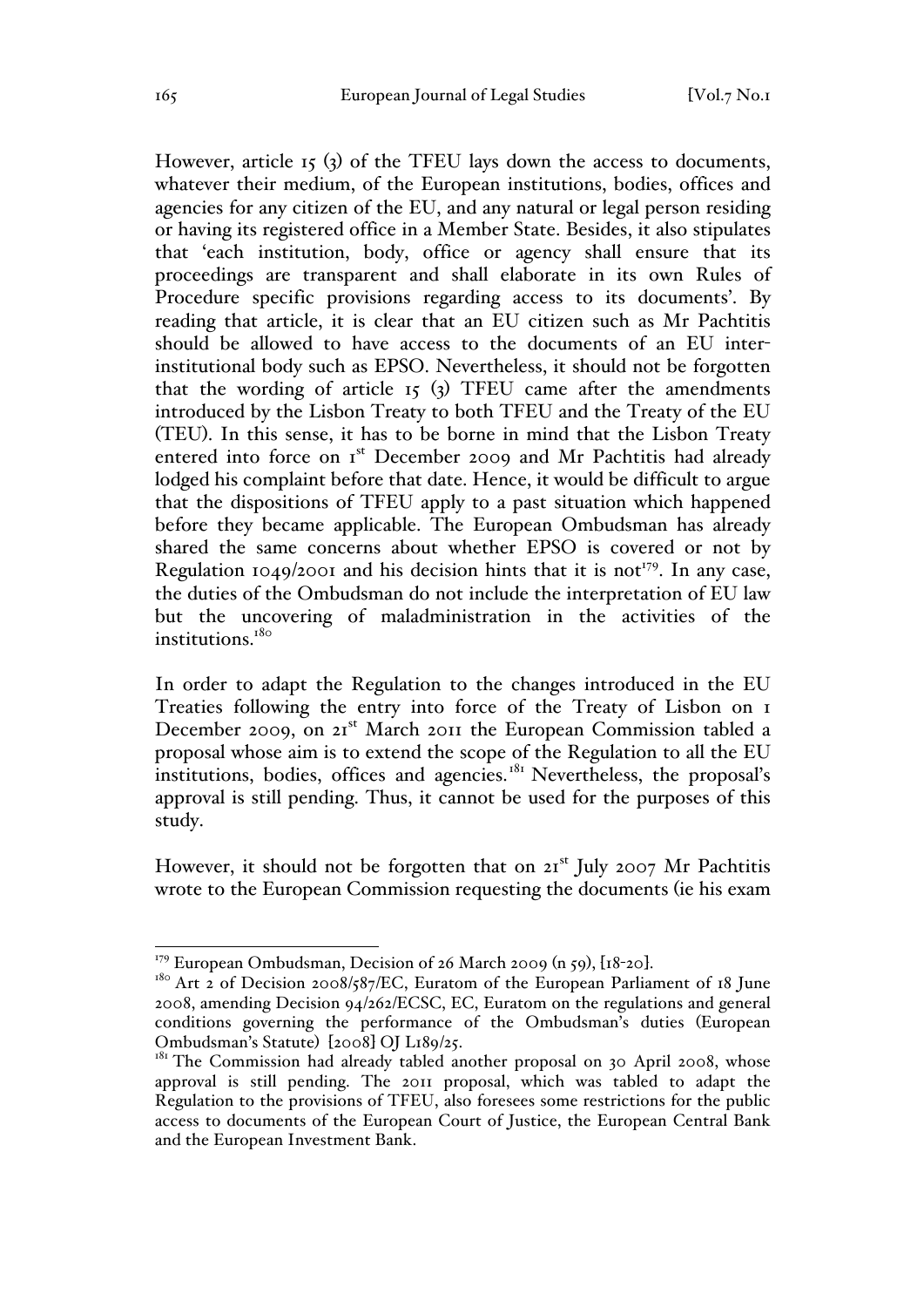questions and answers).<sup>182</sup> He did so as EPSO had told him on 20<sup>th</sup> July  $2007$  to readdress the request to the Commission.<sup>183</sup> The Commission replied negatively on  $17<sup>th</sup>$  January 2008, clearly infringing the duty to reply within due time $^{184}$  and posing some doubts concerning the obligation to motivate the refusal.<sup>185</sup> On the Commission's defence it could be argued that it does not own EPSO's documents.<sup>186</sup> Nevertheless, since EPSO told Mr Pachtitis to forward the complaint to the Commission<sup>187</sup>, it could be assumed that the documents were indeed under its possession and thus, Regulation 1049/2001 would be applicable.

Furthermore, article 4 of Regulation 1049/2001 contains the grounds of justification that the EU institutions may use to reject a request for access to their documents. Those exceptions allow the Commission, Parliament and Council to refuse access to a document whose disclosure would undermine the protection of public interest<sup>188</sup>, the privacy and the integrity of an individual $189$ , the commercial interests of a natural person or legal entity, court or tribunal proceedings and legal advice, and inspections, investigations and audits. Moreover, the EU institutional triangle can refuse access to internal documents or documents received which concern an issue pending decision as long as the disclosure undermines the institution's decision-making process.<sup>190</sup> In the case of internal documents which contain opinions for internal use, even if the decision is adopted, the institutions may refuse the access unless the disclosure has a superior public interest.<sup>191</sup> Last not but least, in the case of documents which concern third parties, the EU institutions have to consult them before disclosing any document.<sup>192</sup>

<sup>&</sup>lt;sup>182</sup> European Ombudsman, Decision of 26 March 2009 (n 59), [4].<br><sup>183</sup> ibid, [3].<br><sup>184</sup> Replies must be sent within fifteen working days according to the European Commission's own Code of Behaviour for staff of the European Commission in their relations with the public. Commission Decision of 17 October 2000 amending its rules of procedure (2000/633/EC, ECSC, Euratom) OJ L267/63.

<sup>&</sup>lt;sup>185</sup> European Ombudsman, Decision of 9 March 2009 (n 2), [13].<br><sup>186</sup> European Ombudsman, Decision of 26 March 2009 (n 59), [21].<br><sup>187</sup> ibid, [3].<br><sup>187</sup> Regulation (EC) No 1049/2001 (n 54). Article 4.1.a clarifies that th the public interest must be regarding public security, defence, international relations, and the financial, monetary or economic policy of the EU or a Member State.<br><sup>189</sup> ibid. Art 4.1.b points out that the protection of privacy and the integrity of an

individual must be in accordance with the EU legislation regarding the protection of personal data.

<sup>&</sup>lt;sup>190</sup> ibid. However, art 4.3 also provides an exception to the exception by stating that this provision shall not apply if the disclosure has an upper public interest.

 $191$  ibid, art 4.3.

 $192$  ibid, art 4.4.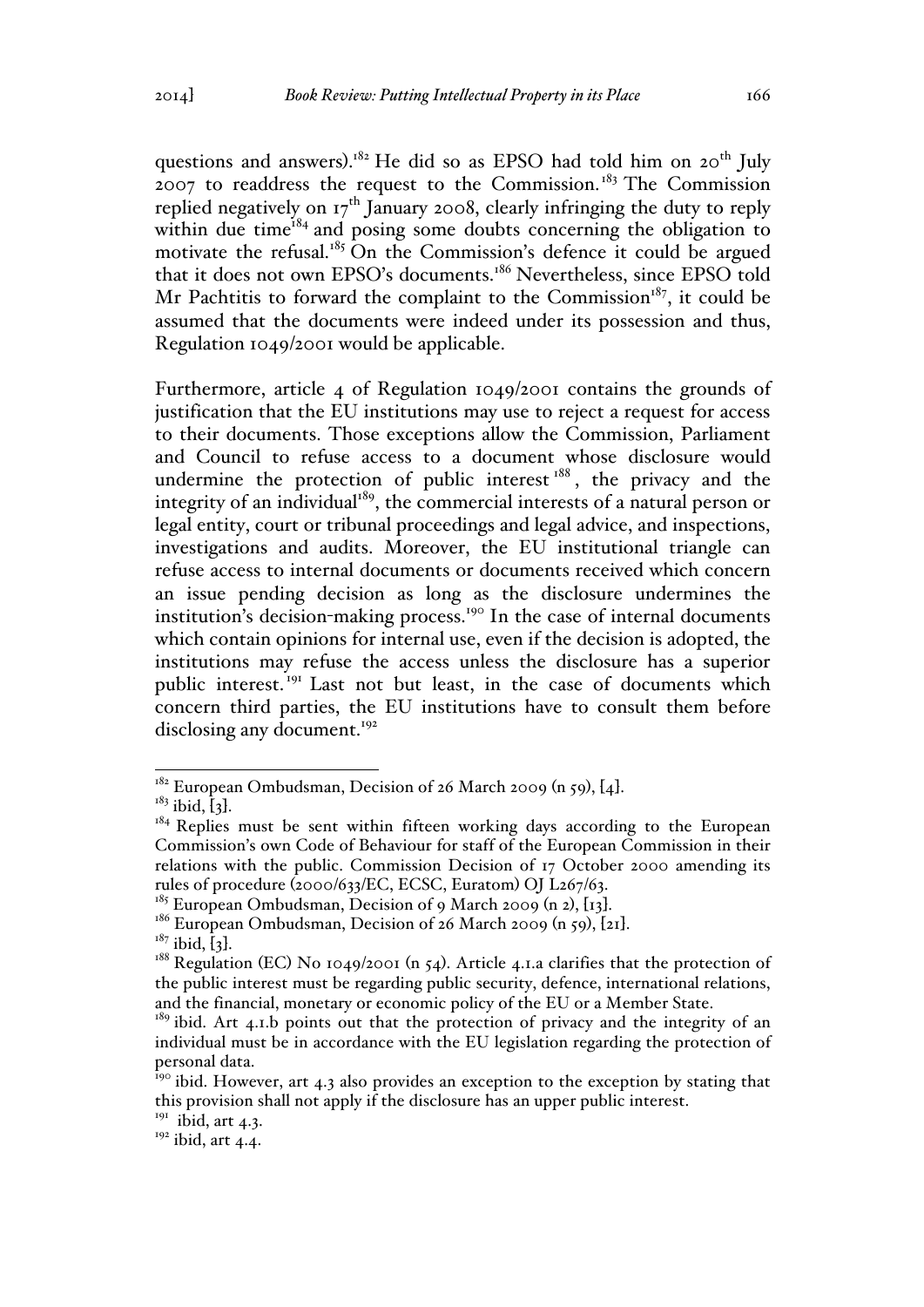When reading article 4, it does not seem that Mr Pachtitis's request fits any of the grounds for exception. In fact, he was asking for his own documents and there was no risk to undermine any third party nor his intimacy and integrity. Furthermore, he was requesting copies of the questions and answers of the exam. None of those documents contained any opinion for internal use since the exam was a multiple-choice test corrected by a computer. Thus, there should be no grounds to refuse Mr Pachtitis' request in principle.

Article 7 of Regulation 1049/2001 also foresees a motivation in the case that there is a total or partial refusal. It seems that neither EPSO nor the Commission motivated their refusals. However, the CJEU has ruled that providing the results of the CBTs is more than enough to motivate the refusal.<sup>193</sup> Additionally, EPSO publicly rejects to send anything but the information sheet with the results to those candidates in the first stage.<sup>194</sup> That argument seems weak and will be later analysed in the section dealing with the case-law of the CJEU.

Therefore, from all the aforementioned facts, it can be concluded that there is no breach of this Regulation by EPSO because it falls outside its scope of application. If that were not the case and EPSO was covered by this Regulation, there would have been an infringement of this particular law. On the contrary, the Commission could be considered as not having complied with the Regulation as long as the documents are in its possession and since any of the grounds of exception provided by article 4 seem to apply.

## 2. *Assessing the Possible Infringement of the European Code of Good Administrative Behaviour*

The European Code of Good Administrative Behaviour is a non-legislative EU act contained in a resolution of the European Parliament of 6 September 2001.<sup>195</sup> The code aims to lay out a series of rules and principles that the EU institutions and bodies as well as their staff are bound to respect when dealing with the public.<sup>196</sup> The code applies to any EU

 <sup>193</sup> Case F-7/07 *Angioi v Commission* (n 33), [67]; Case T-33/00 *Martínez Páramo v Commission* (n 33), [43].<br><sup>194</sup> EPSO Guide to Open Competitions (n 13), point 6.2.

<sup>&</sup>lt;sup>195</sup> European Parliament resolution on the European Ombudsman's special report to the European Parliament following the own-initiative inquiry into the existence and the public accessibility, in the different Community institutions and bodies, of a European Code of Good Administrative Behaviour (n 33). 196 ibid.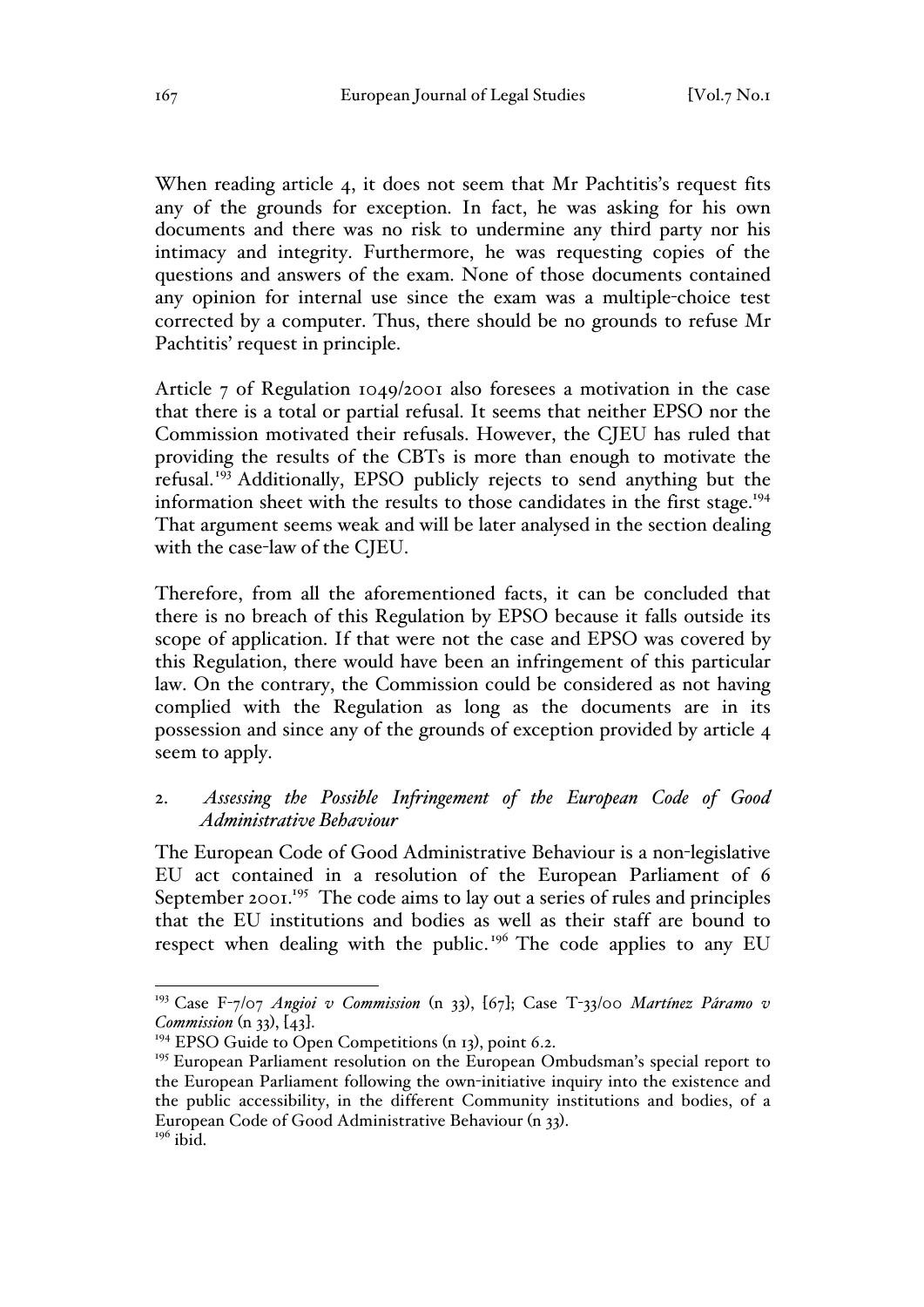institution and body, such as EPSO, and to their staff.<sup>197</sup>

Transparency is one of the principles which appears in that code. In this sense, the code establishes the obligation for the EU staff to 'deal with requests for access to documents in accordance with the rules adopted by the Institution and in accordance with the general principles and limits laid down in Regulation (EC) No  $1049/2001$ .<sup>198</sup> Since EPSO is covered by this Code and the previous section has analysed the issue from the point of view of Regulation 1049/2001, a consideration of the rules regarding transparency adopted by EPSO is needed in order to see whether there has been a failure to comply with the principle of transparency in the *Pachtitis* case.

In this sense, Mr Pachtitis only participated in the first stage of the competition and EPSO considers that it is only obliged to provide those candidates of that stage with their test results.<sup>199</sup> This is argued for financial reasons since questions are re-used for future competitions and replacing them is expensive according to EPSO.<sup>200</sup> Moreover, it is also done in order to avoid commercial practices with the questions.<sup>201</sup> Thus, EPSO expressly refuses to grant access to 'the wording of the questions or of the answers' and will only provide with 'the reference number/letter of the answers' chosen by the candidate 'and of the correct answers'. <sup>202</sup> However, the CJEU has specified those conditions more in detail.

# 3. *The Consideration of the Principle of Transparency by the Court of Justice of the EU (CJEU)*

The CJEU has stressed the need for transparency in the EU staff selection process several times. As seen in Case T-374/07 *Pachtitis v Commission*, candidates of competition exams are considered to be covered by the Staff Regulations.203 Thus, the Court confirms that, under the second paragraph of article 25 of the Staff Regulations, 'any decision relating to a specific individual who is taken under the Staff Regulations and adversely affecting him must state the grounds on which it is based'.<sup>204</sup> Besides, it has acknowledged that candidates are allowed to be provided with the general criteria for correcting the exams as well as copies of their corrected exams

 $197$  ibid, art 2.

 $198$  ibid, art 23.<br><sup>199</sup> EPSO Guide to Open Competitions (n 13), point 6.2.

<sup>&</sup>lt;sup>200</sup> European Ombudsman, Decision of 9 March 2009 (n 2), [22].<br><sup>201</sup> ibid, [20] and [21].<br><sup>202</sup> EPSO Guide to Open Competitions (n 13), point 6.2.1.

<sup>&</sup>lt;sup>203</sup> Case T-374/07 *Pachtitis v Commission* (n 62), [18].<br><sup>204</sup> Case F-7/07 *Angioi v Commission* (n 33), [136].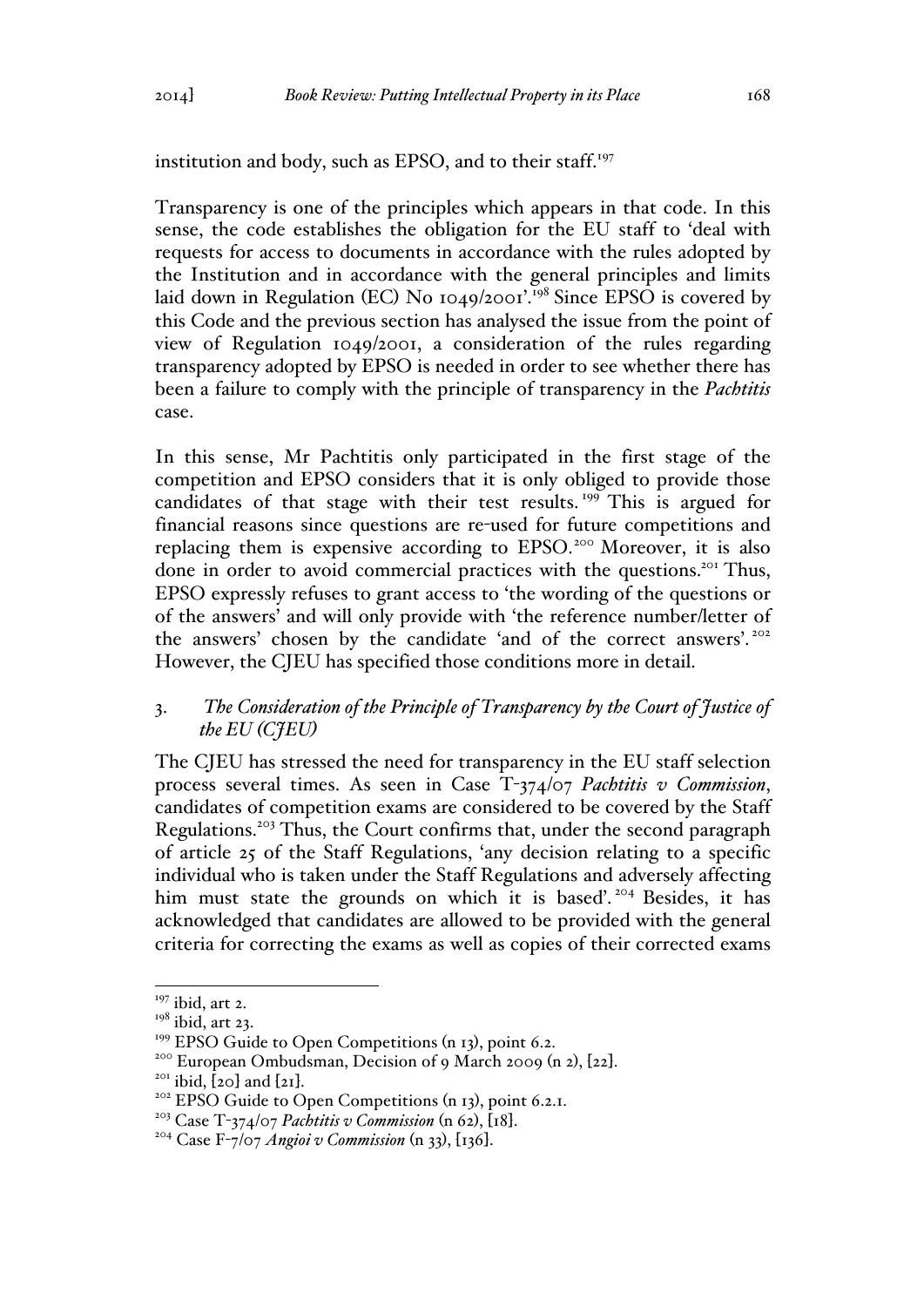if they request them. <sup>205</sup> However, the Court has also ruled that the candidates are only allowed to have access to their own written exams<sup>206</sup> and in the case that the candidates took part in a multiple choice test, the relevant EU institution fulfils the obligation to justify a refusal of access to the documents requested by communicating the results of the tests and informing about the annulment of certain questions.<sup>207</sup>

However, the argument of complying with the obligation to justify by simply communicating the results and informing about the annulment of questions seems weak. By only providing the results, the candidate cannot either check the accuracy of the answers or identify errors. Thus, the candidate has to rely on what EPSO says. Since the CBT questions are reused in later competitions, EPSO has justified this refusal to access the answers and questions on the basis of economic reasons and to avoid commercial businesses with the questions. <sup>208</sup> In this sense, the competitions where candidates were allowed to have access to their written exams seemed to be more transparent than the current ones.<sup>209</sup>

Notwithstanding, the CJEU has also admitted that a candidate has the right of access to the questions when he challenges the relevance of certain questions or the validity of the answer adopted as correct and provided that the difference between his results and the pass threshold is such that, assuming that his objection is well founded (…) he could be among the candidates who passed the tests in question.<sup>210</sup>

Unless that happens, the institution can refuse the access and by providing the results of the exams, it obeys to the obligation to justify such refusal.<sup>211</sup> In the *Pachtitis* case, the claimant wanted access to his own exam's questions and answers but also to the questions of all the exams due to the fact that he was aware that seven questions had been annulled.<sup>212</sup> Furthermore, his results were somehow close to the results of the 110 successful candidates who made it to the second stage of the process. Pachtitis obtained 18.334/30 points, whereas the 110 successful candidates

<sup>&</sup>lt;sup>205</sup> Case T-72/01 *Pyres v Commission* (n 8), [70].<br><sup>206</sup> Case T-33/00 *Martínez Páramo v Commission* (n 33).<br><sup>207</sup> Case F-7/07 *Angioi v Commission* (n 33), [137]; Case T-189/99 *Gerochristos v Commission* (n 33), [34]; T-167/99 and T-174/99 *Giulietti v Commission* (n 33), [81-82].<br><sup>208</sup> European Ombudsman, Decision of 9 March 2009 (n 2), [18-22].<br><sup>209</sup> T-33/00 *Martínez Páramo v Commission* (n 33).<br><sup>210</sup> Case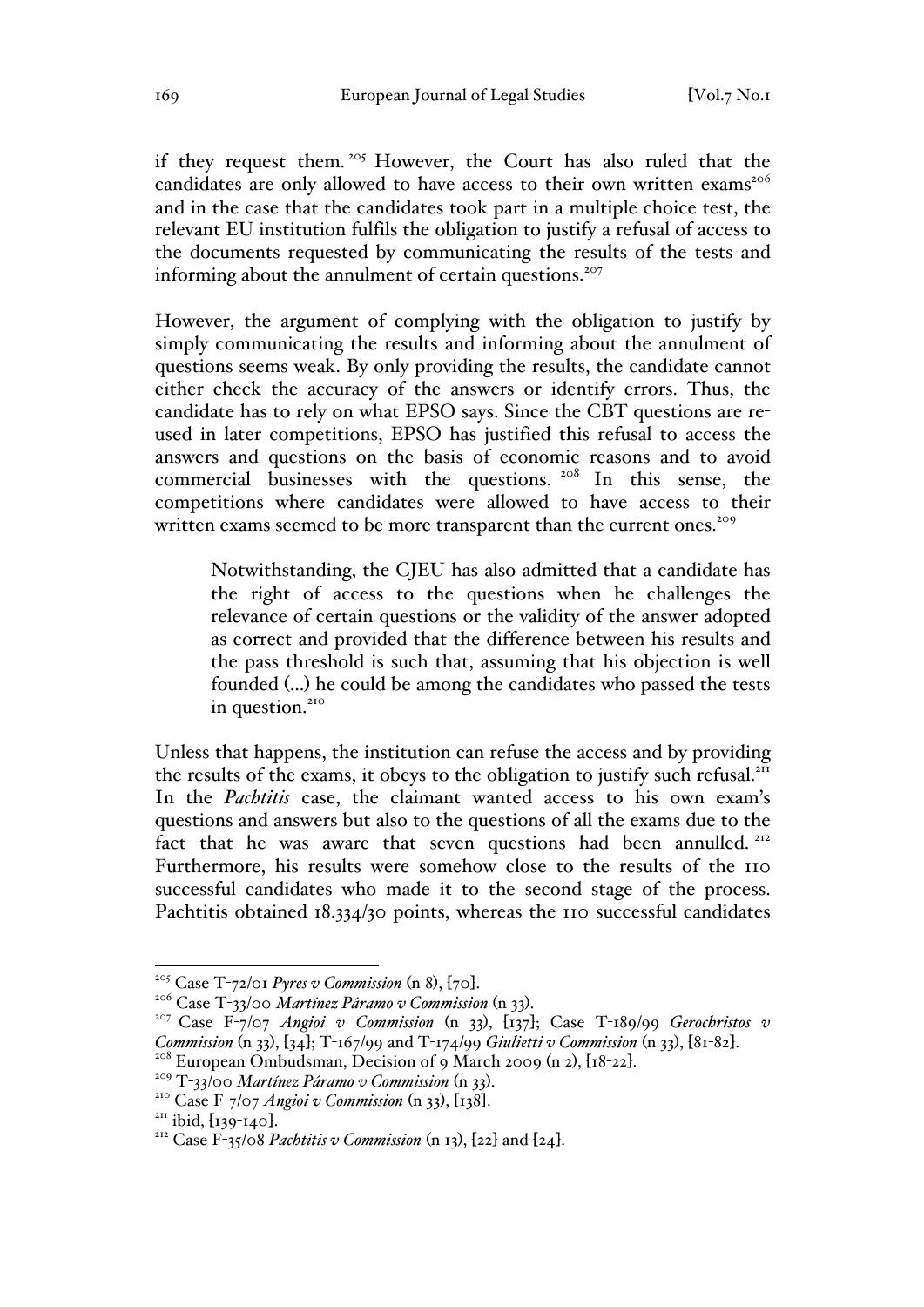had obtained at least 21.333/30 points.<sup>213</sup> It seems clear that the checking of the annulled questions is needed so that the candidate may recognise whether he/she took those questions or not.

Thus, Mr Pachtitis was challenging seven annulled questions and his results were close to the minimum grade point average required to go for the second stage of the competition.<sup>214</sup> Even though none of the seven questions annulled were present in Mr Pachtitis' exam, it looks like EPSO should have provided him with at least those seven questions as well as his questions and answers.

Concerning Mr Pachtitis' first letter to EPSO on  $4<sup>th</sup>$  June 2007 requesting access to his tests' questions and answers<sup>215</sup>, EPSO might have breached the principle of transparency. EPSO replied on  $4<sup>th</sup>$  June 2007 refusing access but did not provide any reason for such refusal since it reserved 'the right to include its explanations in a future 'Guide for Applicants'.<sup>216</sup> On the question of the lack of justification, it could be argued that EPSO had already provided him with the results and informed him about the seven questions that were annulled, which is enough reason to justify the refusal of access to questions and answers in multiple-choice tests in accordance with the relevant European case-law.<sup>217</sup> Nevertheless, by reading the facts of the case it is implied that EPSO did not inform him about the seven annulled questions. $^{218}$  This is proven by the fact that on his complaint of 10 July 2007, Mr Pachtitis denounced errors in the exam and asked EPSO to 'inform him which, if any, of the questions in the admission tests had been 'cancelled' by the selection board'.<sup>219</sup>

For considering the possible breaching of the principle, it is essential to know whether EPSO had informed him or not about the existence of such errors. If EPSO did, there should be no lack of compliance. On the contrary, the breach of the principle could be argued if EPSO did not inform him. Finally, on 26 November 2007 EPSO provided him with 'a statement showing the number of multiple choice questions set, the letters corresponding to the applicant's answers and those corresponding to the

<sup>&</sup>lt;sup>213</sup> ibid, [21].<br><sup>214</sup> ibid, [21], [22] and [24].<br><sup>215</sup> ibid, [22].<br><sup>215</sup> ibid, [23].<br><sup>217</sup> Case F-7/07 *Angioi v Commission* (n 33), para 137; Case T-189/99 *Gerochristos v Commission* (n 33), [34]; Cases T-167/99 and T-174/99 *Giulietti v Commission* (n 33), [81-

<sup>&</sup>lt;sup>218</sup> Case F-35/08 *Pachtitis v Commission* (n 13), [24] and [26].<br><sup>219</sup> ibid, [24].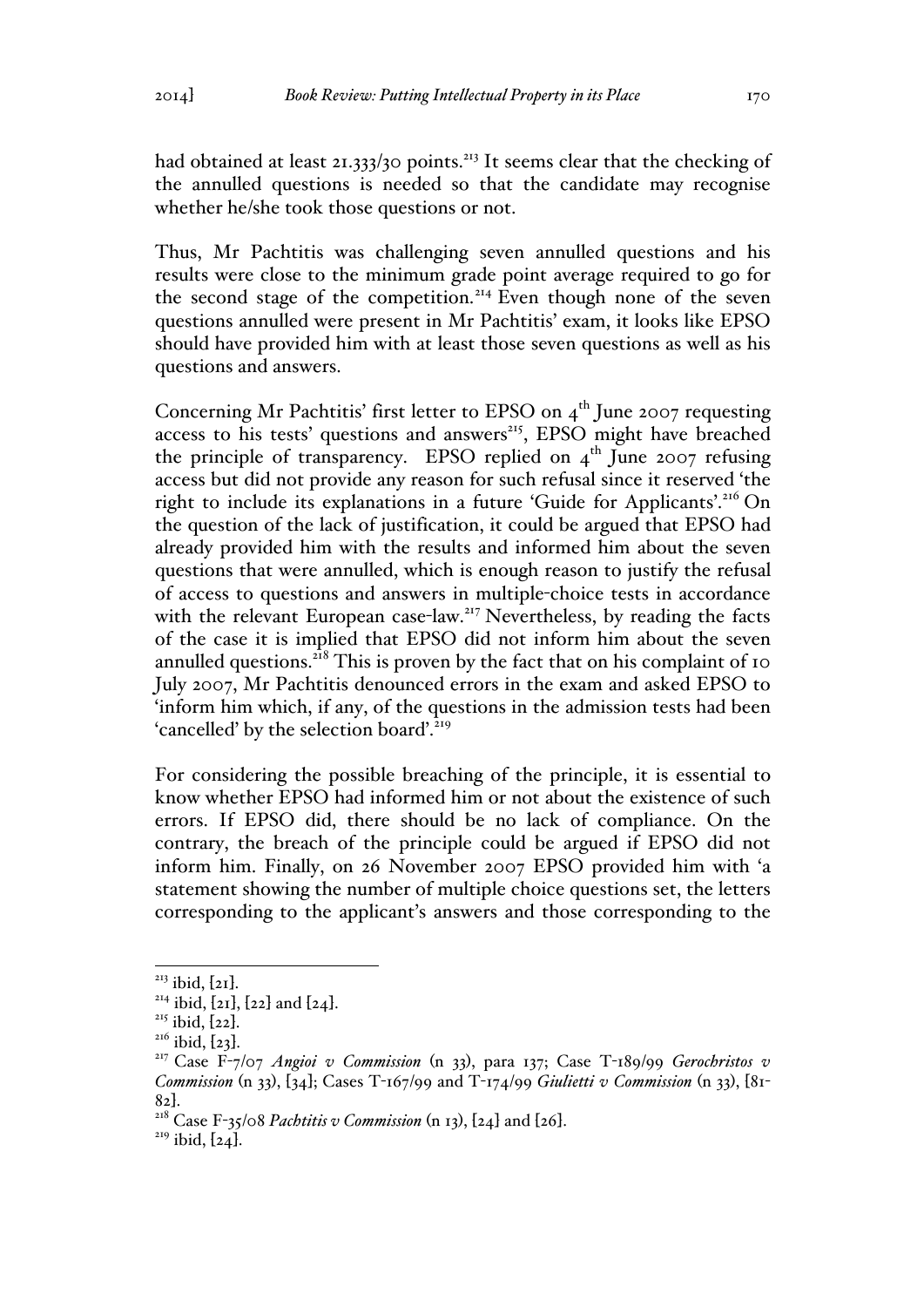correct answers'.220 Nevertheless, given that Mr Pachtitis finally obtained that information does not invalidate the fact that there might have been a breach of the principle if EPSO did not inform him on its reply of 4 June 2007 about those annulled questions.

# V. CONCLUSION

Transparency has proven to be very important for the European Union and both primary and secondary legislations have provided for this in respect of the activities of the European institutions, bodies, offices and agencies. Article 15 TFEU establishes an obligation for all of them to work in the most open way possible. Regulation 1049/2001 on access to the documents of the EU institutional triangle gives citizens, residents and legal entities the right to have access to them. In addition, the European Code of Good Administrative Behaviour has laid out a series of rules for the institutions and bodies to follow when dealing with the public. Furthermore, EPSO has developed its own rules to ensure transparency in the selection procedure. But the question is whether all this is enough.

EU case law has ruled that first stage candidates may only be given access to the information sheets with their results in the computer based tests (CBTs). <sup>221</sup> However, the CJEU admits the right of access to questions when a candidate challenges the relevance and/or validity of the questions and their results were close to the minimum score needed to enter into the second stage.<sup>222</sup> Before the use of CBTs, there were pre-selection, written and oral tests. Then, candidates were allowed to have access to their written tests.<sup>223</sup> Thus, it seemed to have been more transparent. Nowadays candidates must rely on the results provided by EPSO and since they cannot see the questions and answers, they cannot check whether there have been mistakes or not that they did not realise at the time of the exam.

EPSO has justified the refusal to the questions and answers on the basis that they are reused and if they are disclosed, they must be replaced.<sup>224</sup> According to EPSO, the replacement of questions is very expensive. $225$ Furthermore, EPSO also exculpates itself in order not to foster business activities with the questions.<sup>226</sup> It is true that CBTs have led to a series of improvements which modernise and make the selection process more

<sup>&</sup>lt;sup>220</sup> ibid, [25].<br><sup>221</sup> Case F-7/07 *Angioi v Commission* (n 33), [137].<br><sup>222</sup> ibid, [138].<br><sup>223</sup> Case T-33/00 *Martínez Páramo v Commission* (n 33).<br><sup>224</sup> European Ombudsman, Decision of 9 March 2009 (n 2), [19].<br><sup>225</sup> i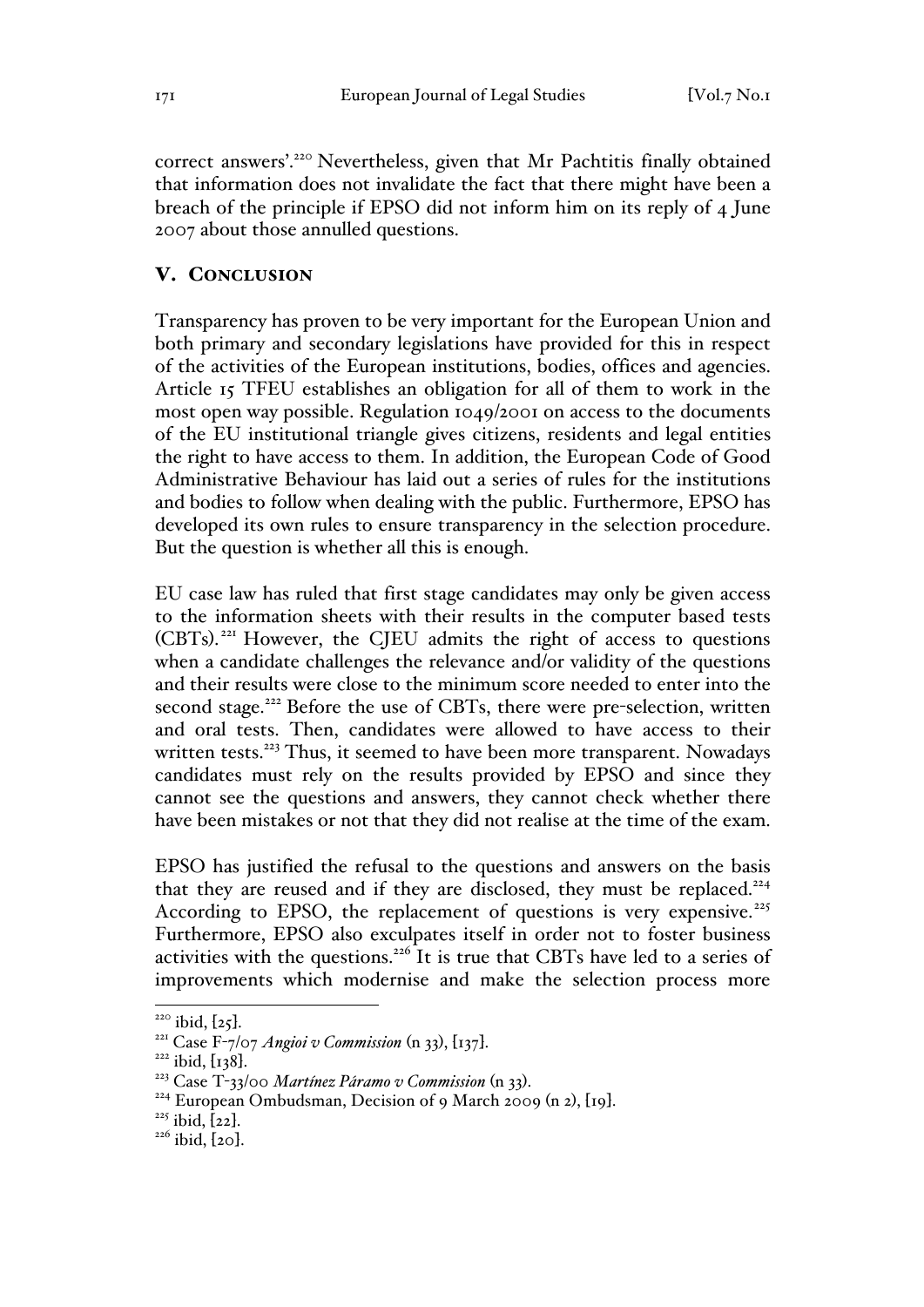flexible for the benefit of candidates.<sup>227</sup> Nevertheless, the use of CBTs must not entail less transparency. $228$ 

In this sense, it must be borne in mind that the CJEU has neither considered so far the failure to comply with transparency nor put into question the use of CBTs in the *Pachtitis* case. It has simply ruled that EPSO did not have legal powers to act like it did in the case.<sup>229</sup> Moreover, EPSO could not be subject to Regulation 1049/2001. Only the institutional triangle falls under the scope of the Regulation. For this reason and in order to adapt to article 15 TFEU, it would be desirable to amend the Regulation including the rest of the institutions and bodies under its scope. This is not easy because the Commission has already tabled two proposals which are still pending approval by the EU co-legislators.<sup>230</sup> Notwithstanding, EPSO is indeed covered by both the European Code of Good Administrative Behaviour and article 15 TFEU<sup>231</sup>, which guarantee the access to documents and require transparency in the activities of EU bodies such as EPSO. Nevertheless, the European Commission is certainly under the scope of Regulation 1049/2001 and it neither granted Mr Pachtitis access to the documents nor stated reasons for the refusal.<sup>232</sup> It remains to be seen whether the Commission had those documents requested by Mr Pachtitis, although it could be argued that it seems it had them since EPSO told him to forward the complaint.<sup>233</sup>

In any case, allowing CBT candidates the access to anything but the information sheet with the results unless they challenge the validity and relevance of the questions is not enough to determine that the selection procedure is transparent. Furthermore, the reasons explaining the refusal to anything but that information sheet are purely economic ones. On top of that, it must be remembered that Mr Pachtitis did challenge the validity of the questions since he was aware of the existence of errors.<sup>234</sup> If the candidate cannot see the questions, how can he know whether there have

<sup>&</sup>lt;sup>227</sup> ibid, [25] and [31].<br><sup>228</sup> ibid, [31].<br><sup>229</sup> Case F-35/08 *Pachtitis v Commission* (n 13); Case T-361/10 P *Commission v Pachitis* (n

<sup>13</sup>). <sup>230</sup> Proposal for a Regulation of the European Parliament and of the Council of 30 April 2008 regarding public access to European Parliament, Council and Commission documents [COM(2008) 229 final]; Proposal for a Regulation of the European Parliament and of the Council of 21 March 2011 amending Regulation (EC) No 1049/2001 regarding public access to European Parliament, Council and Commission documents COM (2011) 137 final.

<sup>&</sup>lt;sup>231</sup> However, the TFEU was not in force at the time of the *Pachtitis* case.

<sup>&</sup>lt;sup>232</sup> Case F-35/08 *Pachtitis v Commission* (n 13), [22-26].<br><sup>233</sup> European Ombudsman, Decision of 26 March 2009 (n 59), [3].<br><sup>234</sup> Case F-35/08 *Pachtitis v Commission* (n 13), [24].